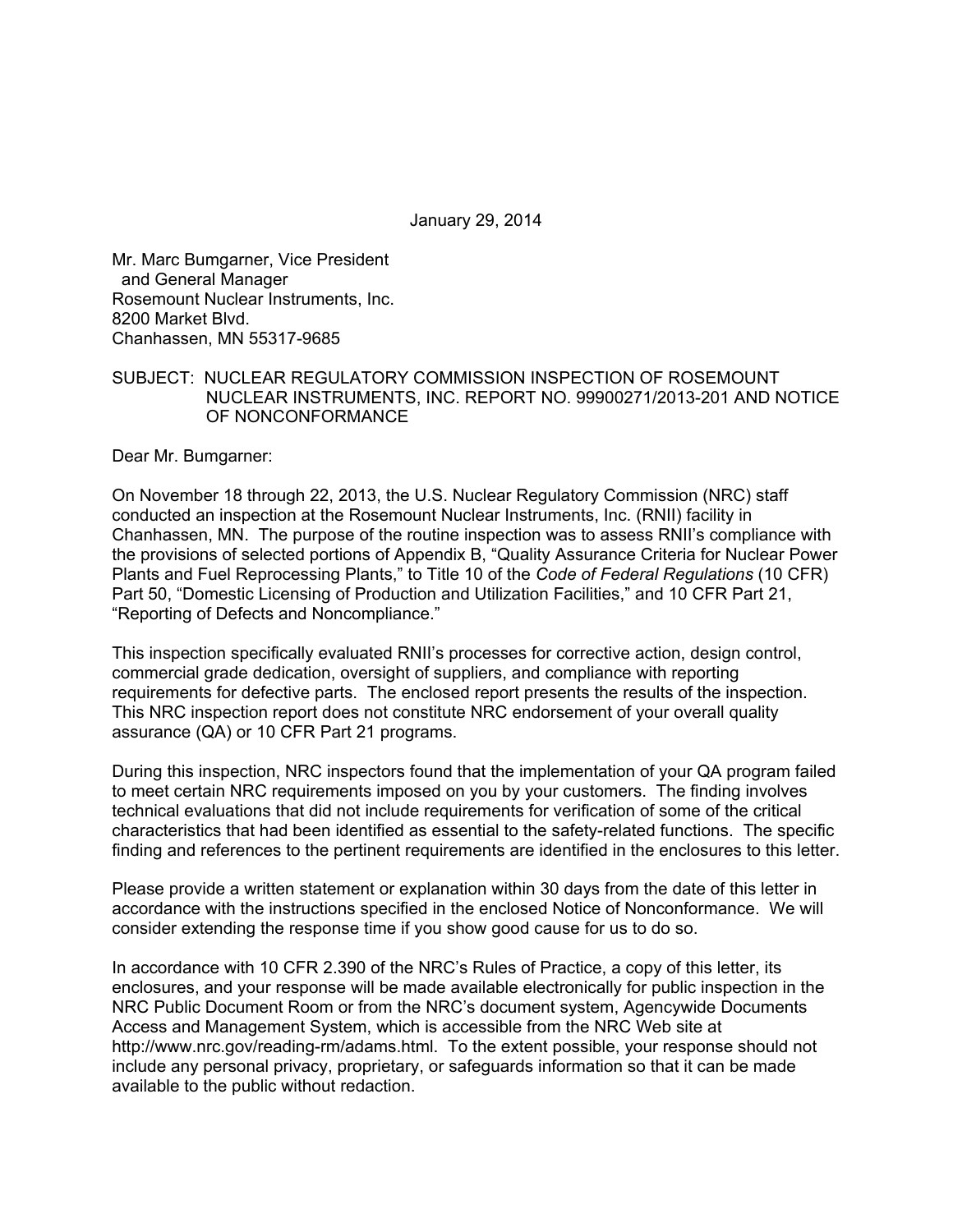M. Bumgarner - 2 -

If personal privacy or proprietary information is necessary to provide an acceptable response, then please provide a bracketed copy of your response that identifies the information that should be protected and a redacted copy of your response that deletes such information. If you request that such material is withheld from public disclosure, you must specifically identify the portions of your response that you seek to have withheld and provide in detail the bases for your claim (e.g., explain why the disclosure of information will create an unwarranted invasion of personal privacy or provide the information required by 10 CFR 2.390(b) to support a request for withholding confidential commercial or financial information). If Safeguards Information is necessary to provide an acceptable response, please provide the level of protection described in 10 CFR 73.21.

Sincerely,

## */RA/*

Richard A. Rasmussen, Chief Electrical Vendor Inspection Branch Division of Construction Inspection and Operational Programs Office of New Reactors

Docket No.: 99900271

Enclosures:

- 1. Notice of Nonconformance
- 2. Inspection Report 99900271/2013-201 **Attachment**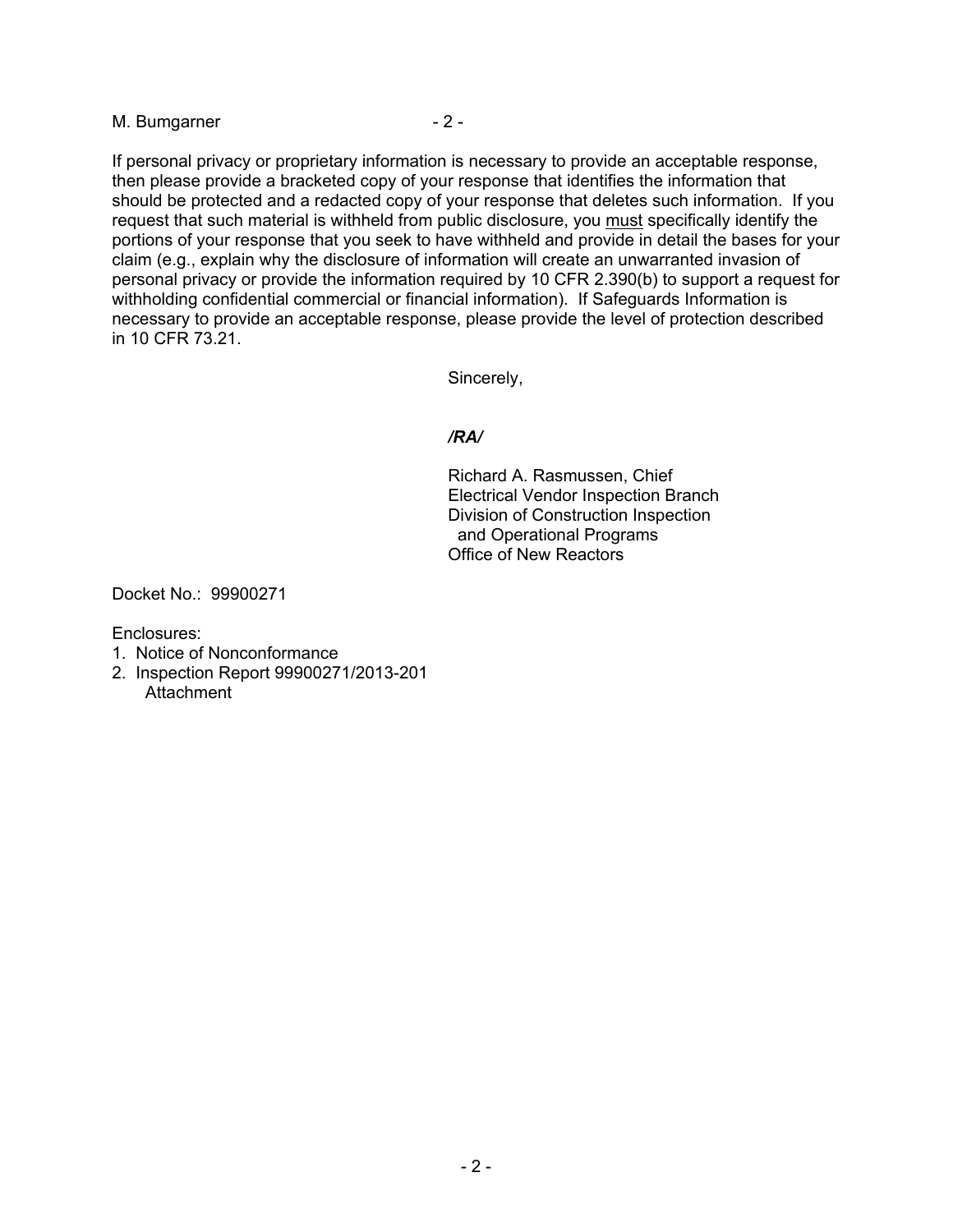M. Bumgarner - 2 -

If personal privacy or proprietary information is necessary to provide an acceptable response, then please provide a bracketed copy of your response that identifies the information that should be protected and a redacted copy of your response that deletes such information. If you request that such material is withheld from public disclosure, you must specifically identify the portions of your response that you seek to have withheld and provide in detail the bases for your claim (e.g., explain why the disclosure of information will create an unwarranted invasion of personal privacy or provide the information required by 10 CFR 2.390(b) to support a request for withholding confidential commercial or financial information). If Safeguards Information is necessary to provide an acceptable response, please provide the level of protection described in 10 CFR 73.21.

Sincerely,

### */RA/*

Richard A. Rasmussen, Chief Electrical Vendor Inspection Branch Division of Construction Inspection and Operational Programs Office of New Reactors

Docket No.: 99900271

Enclosures:

- 1. Notice of Nonconformance
- 2. Inspection Report 99900271/2013-201 Attachment

#### **DISTRIBUTION:**

AHon JPoole ASakadales ERoach KKavanagh Duyen.Pham@emerson.com AMasters shyang@kins.re.kr k660khj@kins.re.kr K644yyj@kins.re.kr Marc.Bumgarner@emerson.com Duyen.Pham@emerson.com

| <b>NRO-002</b><br><b>ADAMS Accession No.: ML14016A343</b><br>*Concurred via email |                               |                 |               |            |  |
|-----------------------------------------------------------------------------------|-------------------------------|-----------------|---------------|------------|--|
|                                                                                   | <b>OFFICE</b>   NRO/DCIP/EVIB | NRO/DCIP/EVIB   | NRO/DCIP/MVIB | RII        |  |
| <b>NAME</b>                                                                       | <b>GLipscomb</b>              | <b>JJimenez</b> | LMicewski     | CJones     |  |
| <b>DATE</b>                                                                       | 01/15/2014                    | 12/27/2013      | 01/16/2014    | 01/16/2014 |  |
| <b>OFFICE</b>                                                                     | NRO/DCIP                      | NRO/DCIP/EVIB   |               |            |  |
| <b>NAME</b>                                                                       | TFrve                         | RRasmussen      |               |            |  |
| <b>DATE</b>                                                                       | 01/23/2014                    | 01/29/2014      |               |            |  |

#### **OFFICIAL RECORD COPY**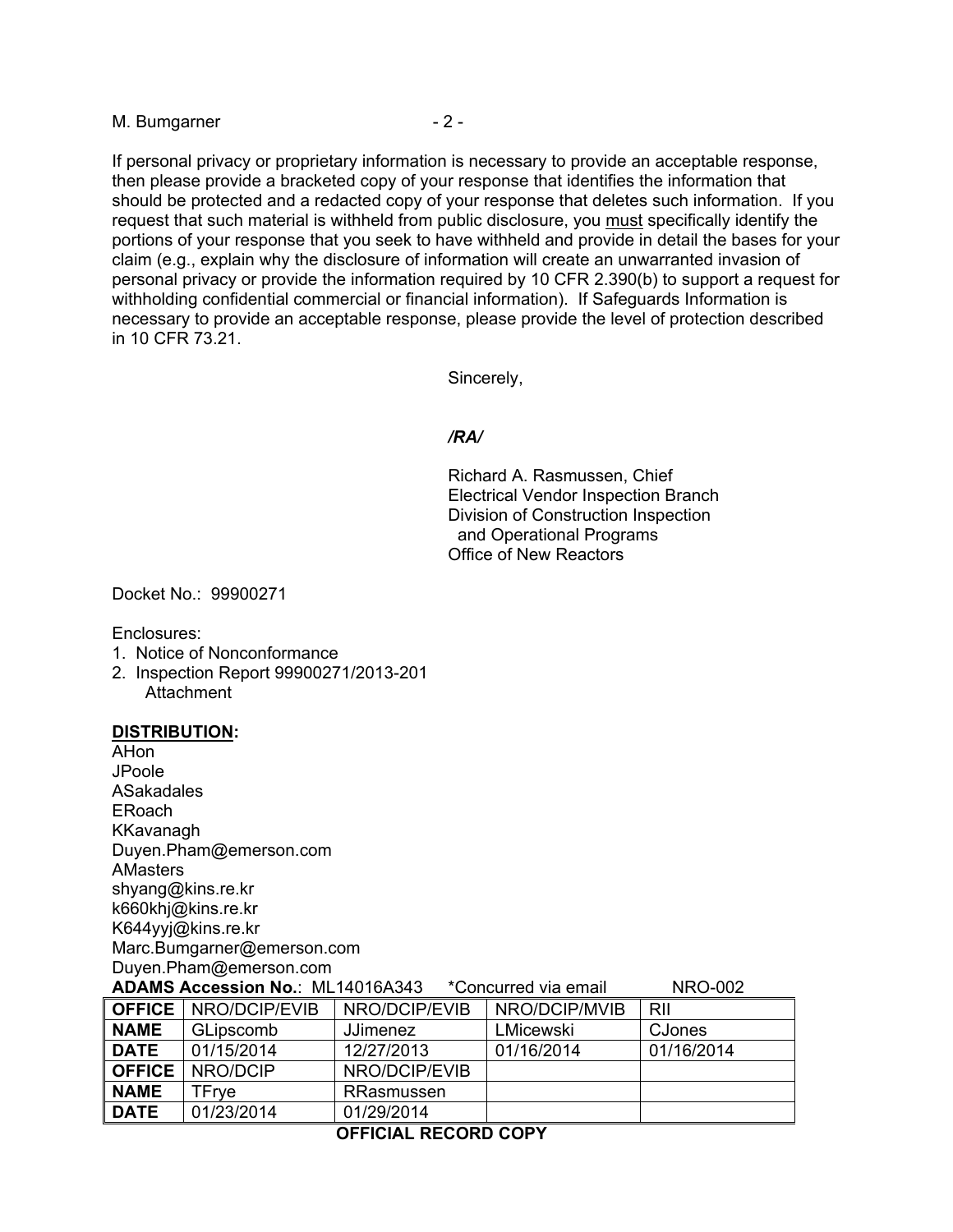## **NOTICE OF NONCONFORMANCE**

Rosemount Nuclear Instruments, Inc. Docket No. 99900271 Emerson Process Management **Report No. 2013-201** 8200 Market Blvd. Chanhassen, MN 55317-9685

Based on the results of a Nuclear Regulatory Commission (NRC) inspection conducted at the Rosemount Nuclear Instruments, Inc. (RNII) facility in Chanhassen, MN, on November 18 - 22, 2013, certain activities were not conducted in accordance with NRC requirements which were contractually imposed upon RNII by NRC licensees:

A. Criterion V, "Instructions, Procedures, and Drawings," of Appendix B, "Quality Assurance Program Criteria for Nuclear Power Plants and Fuel Reprocessing Plants," to Title 10 of the *Code of Federal Regulations* (10 CFR) Part 50, "Domestic Licensing of Production and Utilization Facilities," states, in part, that "Instructions, procedures, or drawings shall include appropriate quantitative or qualitative acceptance criteria for determining that important activities have been satisfactorily accomplished."

Contrary to the above, as of November 22, 2013 RNII did not prescribe appropriate quantitative or qualitative acceptance criteria for determining that important activities have been satisfactorily accomplished. Specifically, RNII procedure Operations Procedure 0720, "Control of Purchased Safety-Related Components," and the following technical evaluations failed to include requirements or acceptance criteria sufficient to verify critical characteristics that were necessary to assure that dedicated items will perform their intended safety functions:

- (1) TE-Common-01-01, "Technical Evaluation of 3150 and 1150 Series Mounting Fasteners," did not establish requirements or acceptance criteria to verify critical characteristics of material elongation, yield strength, or tensile strength for mounting bolts for safety-related 3150 and 1150 Series pressure transmitters;
- (2) TE-315x-03-01, "Technical Evaluation of 3150 Series Pressure Retaining Flanges," did not establish requirements to verify identified critical characteristics of tensile strength or yield strength for pressure retaining flanges on safety-related 3150 series pressure transmitters; and did not identify criteria to determine acceptability of casting quality, hardness, or material for these flanges.

This issue has been identified as Nonconformance 99900271/2013-201-01.

Please provide a written statement or explanation to the U.S. Nuclear Regulatory Commission, ATTN: Document Control Desk, Washington, DC 20555-0001, with a copy to the Chief, Electrical Vendor Inspection Branch, Division of Construction Inspection and Operational Programs, Office of New Reactors, within 30 days of the date of the letter transmitting this Notice of Nonconformance. This reply should be clearly marked as a "Reply to a Notice of Nonconformance" and should include for each noncompliance: (1) the reason for the noncompliance, or if contested, the basis for disputing the noncompliance; (2) the corrective steps that have been taken and the results achieved; (3) the corrective steps that will be taken to avoid noncompliance; and (4) the date when your corrective action will be completed. Where good cause is shown, the NRC will consider extending the response time.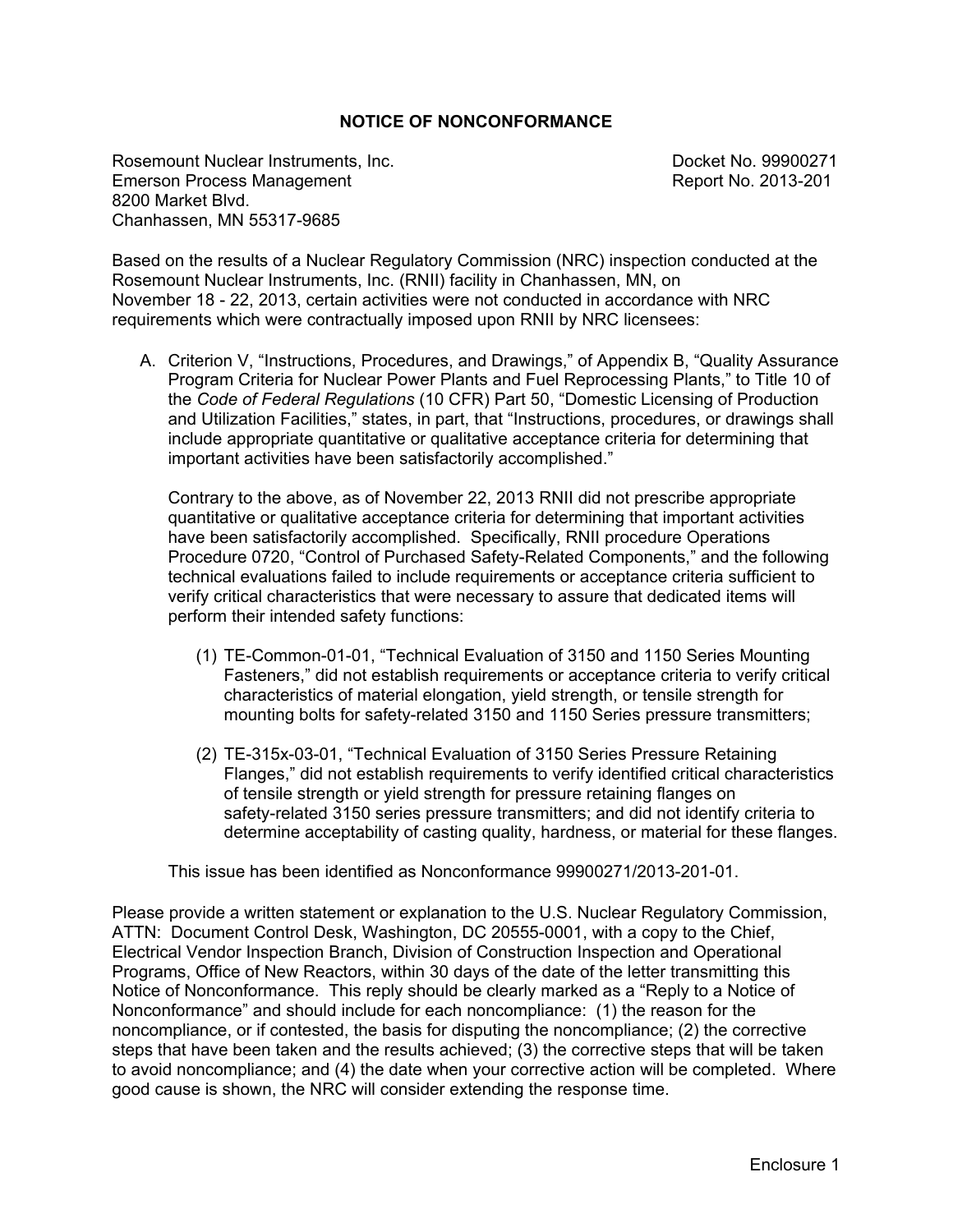Because your response will be made available electronically for public inspection in the NRC Public Document Room or from the NRC's Agencywide Documents Access and Management System, which is accessible from the NRC Web site at

http://www.nrc.gov/reading-rm/adams.html, to the extent possible, it should not include any personal privacy, proprietary, or Safeguards Information so that it can be made available to the public without redaction. If personal privacy or proprietary information is necessary to provide an acceptable response, then please provide a bracketed copy of your response that identifies the information that should be protected and a redacted copy of your response that deletes such information. If you request that such material be withheld, you must specifically identify the portions of your response that you seek to have withheld and provide in detail the bases for your claim of withholding (e.g., explain why the disclosure of information will create an unwarranted invasion of personal privacy or provide the information required by 10 CFR 2.390(b) to support a request for withholding confidential commercial or financial information). If Safeguards Information is necessary to provide an acceptable response, please provide the level of protection described in 10 CFR 73.21, "Protection of Safeguards Information: Performance Requirements."

Dated this the  $29<sup>th</sup>$  day of January, 2014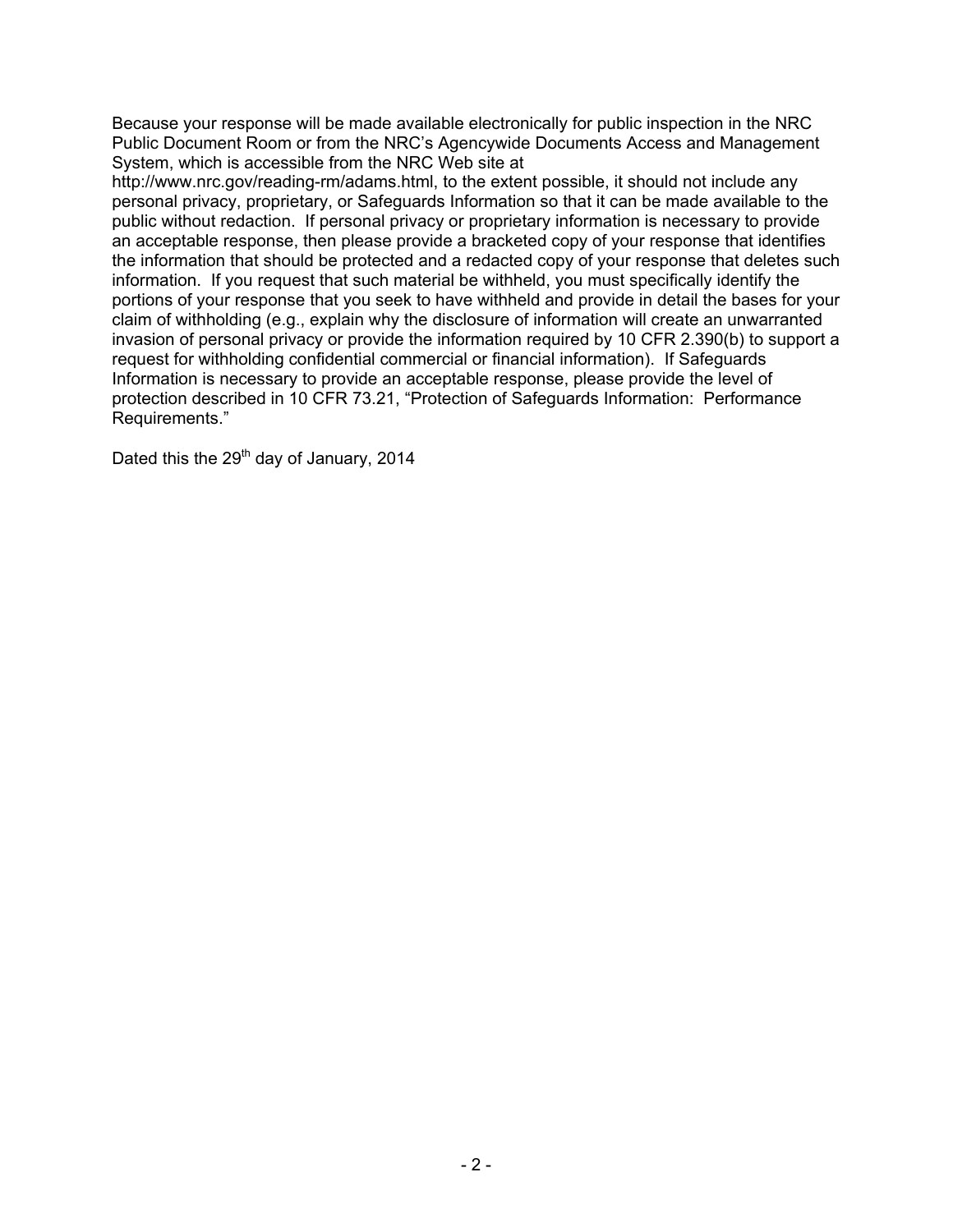### **U.S. NUCLEAR REGULATORY COMMISSION OFFICE OF NEW REACTORS DIVISION OF CONSTRUCTION INSPECTION AND OPERATIONAL PROGRAMS VENDOR INSPECTION REPORT**

| Docket No.:                       | 99900271                                                                                                                                                                                                                                                                                                                                                                                                                                |
|-----------------------------------|-----------------------------------------------------------------------------------------------------------------------------------------------------------------------------------------------------------------------------------------------------------------------------------------------------------------------------------------------------------------------------------------------------------------------------------------|
| Report No.:                       | 99900270/2013-201                                                                                                                                                                                                                                                                                                                                                                                                                       |
| Vendor:                           | Rosemount Nuclear Instruments, Inc.<br>8200 Market Blvd.<br>Chanhassen, MN 55317                                                                                                                                                                                                                                                                                                                                                        |
| Vendor Contact:                   | Duyen Pham<br>Duyen.Pham@emerson.com<br>952-949-5363                                                                                                                                                                                                                                                                                                                                                                                    |
| <b>Nuclear Industry Activity:</b> | Rosemount Nuclear Instruments, Inc. (RNII) scope of supply for<br>the nuclear industry includes design, engineering, manufacturing,<br>and supply of pressure transmitters, differential pressure<br>transmitters, trip/calibration systems, signal conditioners, spare<br>and replacement parts and repair services. RNII is a supplier of<br>analog and digital pressure transmitters for the Watts Bar Unit 2<br>completion project. |
| <b>Inspection Dates:</b>          | November 18-22, 2013                                                                                                                                                                                                                                                                                                                                                                                                                    |
| Inspection Team Leader:           | George Lipscomb, NRO/DCIP/EVIB                                                                                                                                                                                                                                                                                                                                                                                                          |
| Inspectors:                       | Jose Jimenez, NRO/DCIP/EVIB<br>Laura Micewski, NRO/DCIP/MVIB<br>Carl Jones, Region II                                                                                                                                                                                                                                                                                                                                                   |
| Approved by:                      | Richard A. Rasmussen, Chief<br><b>Electrical Vendor Inspection Branch</b><br>Division of Construction Inspection<br>and Operational Programs<br>Office of New Reactors                                                                                                                                                                                                                                                                  |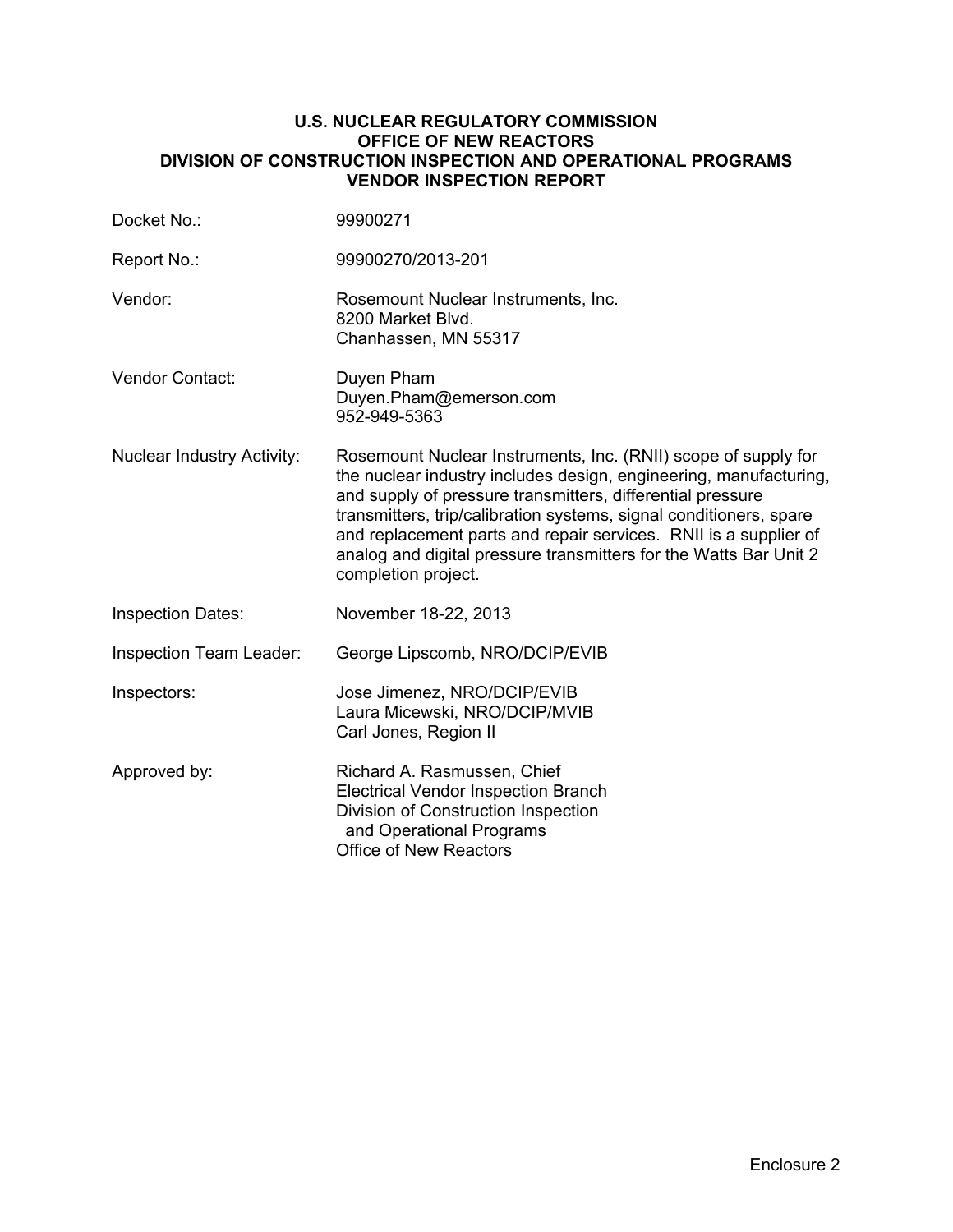## **EXECUTIVE SUMMARY**

#### Rosemount Nuclear Instruments, Inc. 99900271/2013-201

The U.S. Nuclear Regulatory Commission (NRC) conducted this vendor inspection to verify that Rosemount Nuclear Instruments, Inc. (hereafter referred to as RNII), implemented an adequate quality assurance program that complies with the requirements of Appendix B, "Quality Assurance Criteria for Nuclear Power Plants and Fuel Reprocessing Plants," to Title 10 of the *Code of Federal Regulations* (10 CFR) Part 50, "Domestic Licensing of Production and Utilization Facilities," and 10 CFR Part 21, "Reporting of Defects and Noncompliance." This inspection specifically evaluated RNII's corrective actions in relation to NRC inspection report 99900271/2012-201. The inspectors reviewed the correction actions, commercial grade dedication program, and 10 CFR Part 21 program for safety-related components. Some of the specific activities observed by the NRC inspection team included receipt inspection of circuit boards and pressure transmitter lower modules in support of the commercial grade dedication of the 1150 and 3150 pressure transmitter product lines and assembly, testing, and inspection of the manufacture of 1150 and 3150 pressure transmitter product lines in support of their dedication program. The NRC conducted this inspection at RNII's facility in Chanhassen, MN.

The following regulations served as the bases for this NRC inspection:

- Appendix B to 10 CFR Part 50
- 10 CFR Part 21

The inspectors used Inspection Procedure (IP) 43002, "Routine Inspections of Nuclear Vendors," dated July 15, 2013, IP 43004, "Inspection of Commercial-Grade Dedication Programs," dated October 3, 2007, and IP 36100, "Inspection of 10 CFR Part 21 and Programs for Reporting Defects and Noncompliance" dated February 13, 2012.

The information below summarizes the results of this inspection.

#### 10 CFR Part 21 Program

The inspectors determined that RNII's corrective actions in the area of implementation of the requirements of 10 CFR Part 21 in response to Notices of Violation 99900271/2012-201-01 and 99900271/2012-201-02 were adequate. No findings of significance were identified.

#### Commercial Grade Dedication

With the exception of Nonconformance 990027/2013-201-01, the NRC inspection team determined that RNII is implementing its programs for Criterion III, "Design Control," Criterion IV, "Procurement Document Control," Criterion VII, "Control of Purchased Material, Equipment, and Services," and Criterion X, "Inspections" in accordance with the applicable regulatory requirements of Appendix B to 10 CFR Part 50. Based on the sample of documents reviewed and activities observed, the NRC inspection team also determined that RNII is implementing its policies and procedures associated with these programs. While no significant issues were identified, Nonconformance 99900271/2012-201-03 will remain open because at the time of inspection, RNII had not fully implemented the corrective action of developing technical evaluations for the printed circuit boards used in the pressure transmitters, which precluded inspector verification of program effectiveness.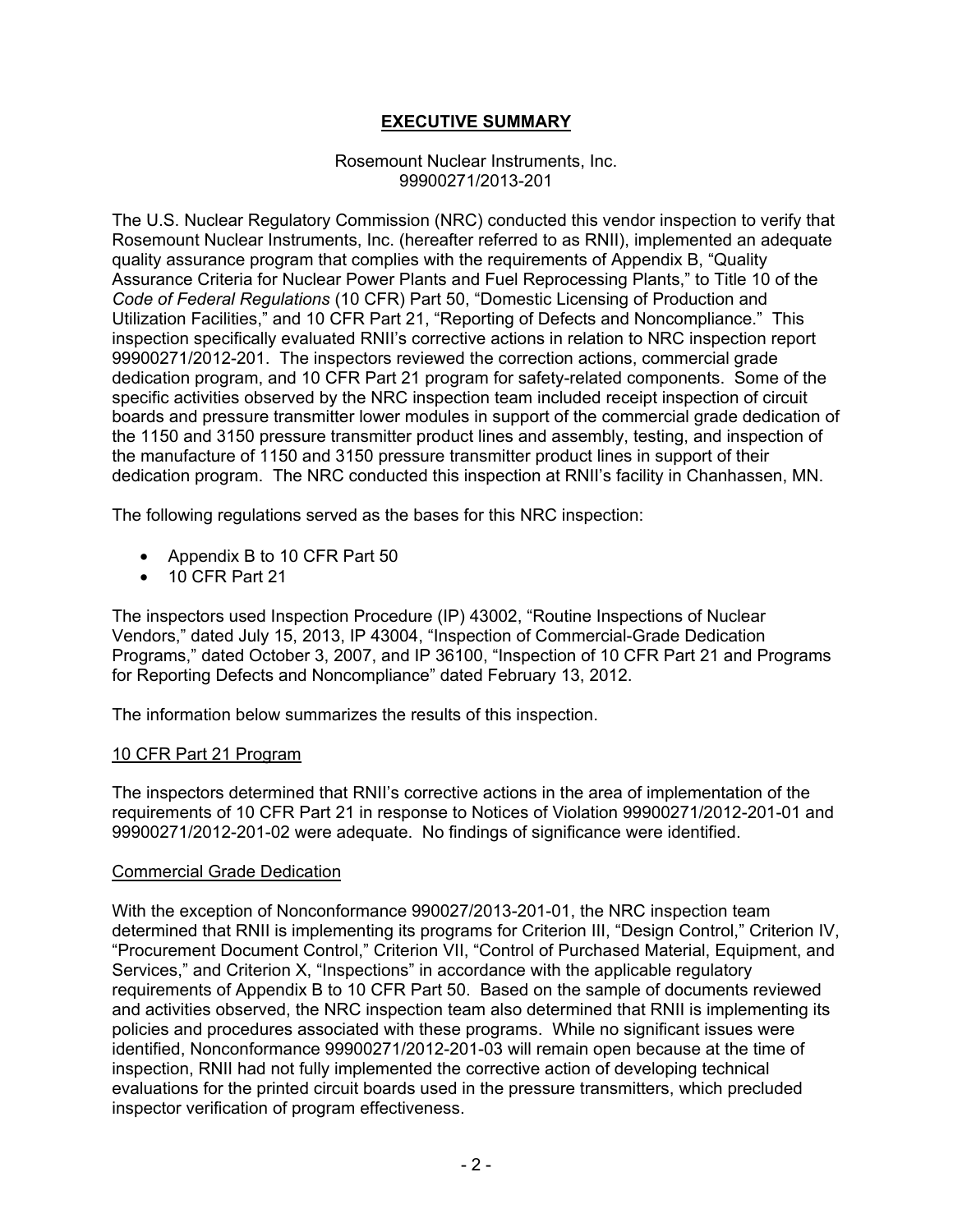The NRC inspection team issued a new finding, documented as Nonconformance 990027/2013-201-01, in association with RNII's failure to implement Criterion V, "Instructions, Procedures, and Drawings," of Appendix B to 10 CFR Part 50. Specifically, RNII failed to prescribe appropriate quantitative or qualitative acceptance criteria for determining that important activities have been satisfactorily accomplished.

### Manufacturing Hazards

The NRC inspectors determined that RNII's corrective actions in the area of evaluation and control of potentially hazardous substances in the production area in response to Notice of Nonconformance 99900271/2012-201-04 were adequate. No findings of significance were identified.

## Records Access Control

The inspectors determined that RNII's corrective actions and programmatic changes in the area of electronic records access control in response to NON 99900271/2012-201-03 were adequate. No findings of significance were identified.

### Test Software Control

The inspectors determined that RNII's corrective actions and programmatic changes in the area of test software control in response to the Nonconformance 99900271/2012-201-03 were adequate. No findings of significance were identified.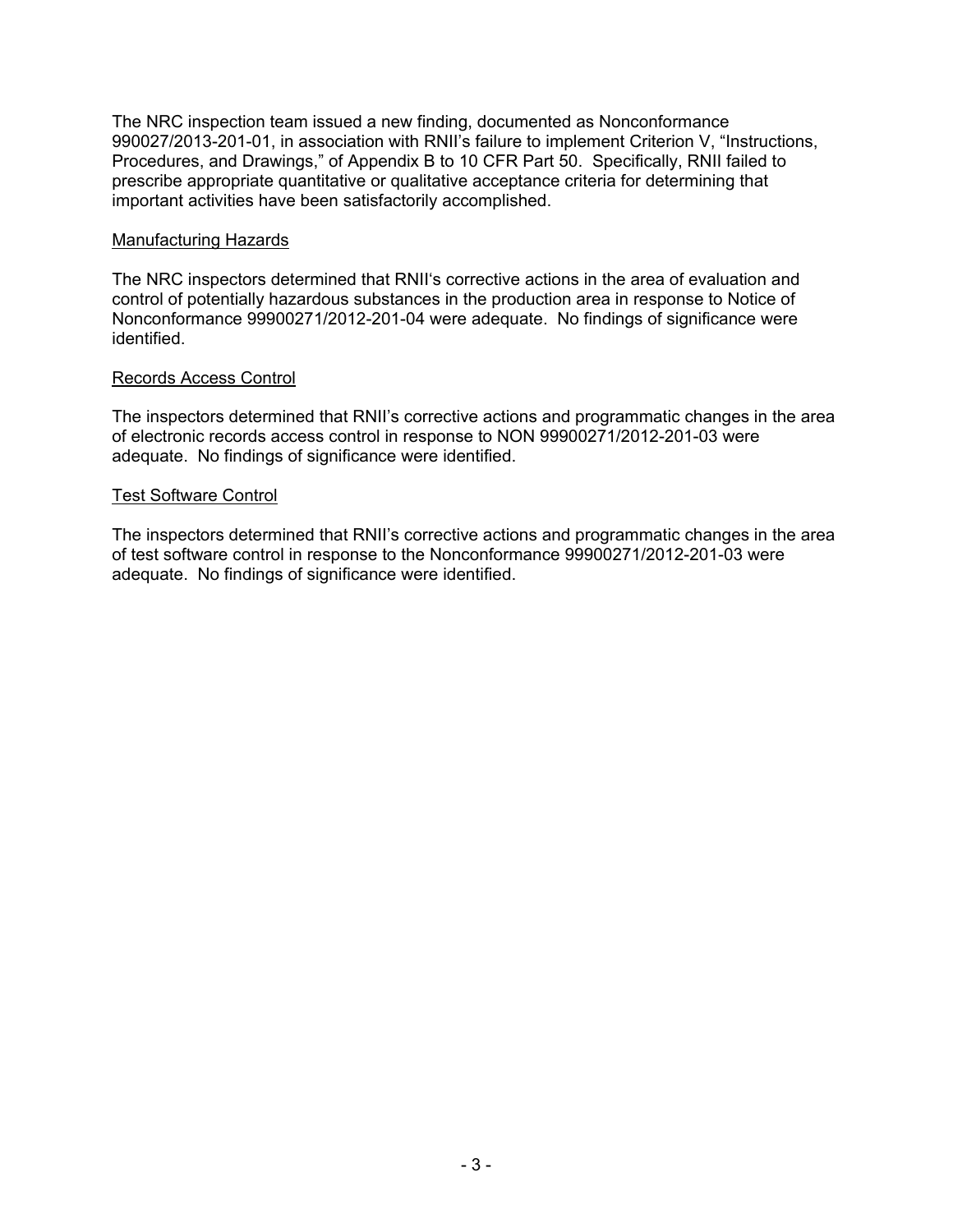## **REPORT DETAILS**

## **1. 10 CFR Part 21 Program**

## a. Inspection Scope

The inspectors reviewed RNII's policies and implementing procedures that govern its Title 10 of the Code of Federal Regulations (10 CFR) Part 21 program to verify compliance with the requirements of 10 CFR Part 21. The inspectors also reviewed RNII's procedures that govern corrective actions and the control and correction of nonconforming items to verify an adequate link to the 10 CFR Part 21 process. Operations Procedure (OP) 1610, "Corrective Action," establishes the requirements for RNII's compliance with the requirements in 10 CFR Part 21. The inspectors reviewed RNII's 10 CFR Part 21 policy and procedures and related documentation, and interviewed the QA director and staff members of RNII. The team inspected a sample of RNII's Part 21 Review Committee Meeting Minutes for compliance with 10 CFR Part 21. The inspection team verified that OP 1610 provides adequate guidance for the different timing requirements for 10 CFR Part 21 evaluations, notification, and reporting activities. The inspectors reviewed RNII documented conditions adverse to quality such as Corrective Actions/Preventative Actions (CAPA), Nonconformance Records, and feedback from customers. In addition, the inspectors conducted several interviews with RNII's management and technical staff about the evaluation of nonconforming components and corrective actions. The inspectors also verified that RNII's nonconformance process provides guidance to evaluate nonconformances for reportability under RNII's 10 CFR Part 21 program.

The attachment to this inspection report lists the documents reviewed by the inspectors.

## b. Observations and Findings

No findings of significance were identified.

## c. Conclusions

The inspectors determined that RNII appropriately translated the requirements of 10 CFR Part 21 into implementing procedures and, for those activities that the inspectors reviewed, implemented them as the applicable procedures required. No findings of significance were identified.

## **2. Commercial Grade Dedication**

## a. Inspection Scope

The NRC inspection team reviewed RNII's policies and implementing procedures that govern the commercial grade dedication (CGD) program to verify compliance with the regulatory requirements of Criterion III, "Design Control," Criterion IV, "Procurement Document Control," Criterion VII, "Control of Purchased Material, Equipment, and Services," and Criterion X, "Inspections" of Appendix B to 10 CFR Part 50. In addition, the inspectors examined RNII's actions to address deficient areas identified in a 2012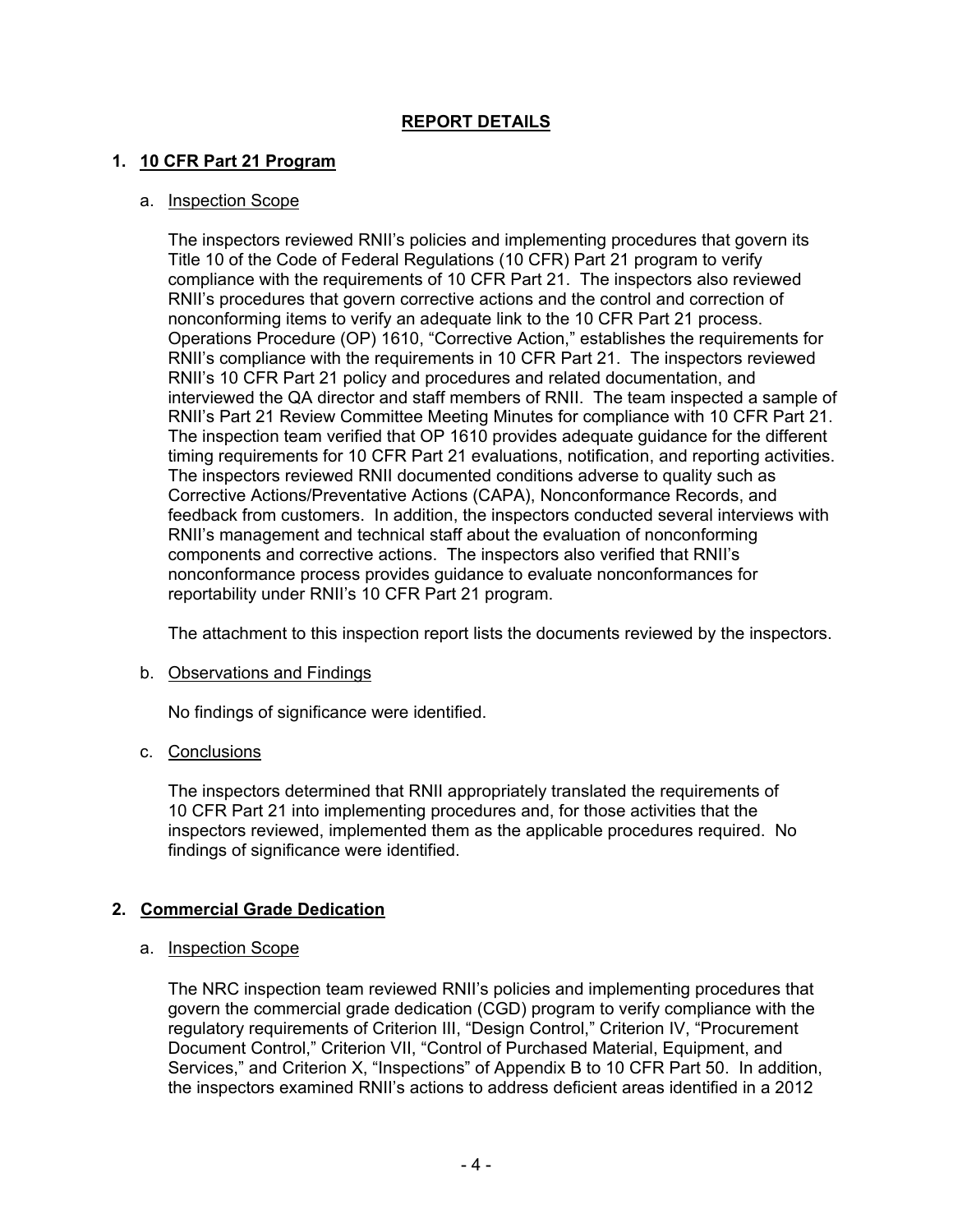NRC inspection related to CGD (Agencywide Document Access and Management System (ADAMS) accession number ML12060A393).

The inspectors reviewed the revised CGD program. Various samples were selected to assess the different elements of the CGD program which consisted of technical evaluations, checklists, manufacturing reports, associated purchase orders, inspection points during assembly, and surveys for all commercial vendors on RNII's Approved Suppliers List. The inspectors evaluated the criteria for the selection of critical characteristics, the basis for sampling plan selection, and the selection of verification methods to verify effective implementation of RNI's dedication process. The inspectors also discussed the conduct of CGD activities with RNII personnel involved in the development of the technical evaluations, the surveys, and in assessing the results from these activities.

The inspectors selected samples of technical evaluations prepared for safety-related components with emphasis on pressure transmitters and reactor trip units, conducted interviews with personnel responsible for quality and engineering, reviewed program documents and records, and conducted direct observations of inspection and manufacturing activities in order to assess the corrective actions taken to address previous CGD issues identified by the NRC.

The attachment to this Inspection Report (IR) lists the documents reviewed by the inspectors.

#### b. Observations and Findings

The inspectors found that RNII had revised their CGD program to address deficiencies identified by the NRC in Inspection Report (IR) 99900271/2012-201 (ADAMS ML12060A393). RNII revised and implemented procedure OP 0720, "Control of Purchased Safety-Related Components," to require the establishment of technical evaluations, which specify the requirements for verifying the acceptability of commercially purchased items. The technical evaluations provided guidance on how to identify the safety function of these items, as well as their "critical characteristics for design" and "critical characteristics for acceptance." While the revised elements of the CGD program addressed most of the concerns previously raised by the NRC, the inspectors determined that OP 0720 did not clearly delineate the requirements for evaluating and documenting how the identified "critical characteristics for design" were verified prior to accepting items manufactured under commercial controls.

During the review of technical evaluations, the inspectors identified two instances where specified requirements for verifying acceptability of commercial grade items did not provide discernible documentation or an evaluation for the verification (or lack of verification) of the critical characteristics identified by RNII staff in accordance with the CGD program and which were necessary for the basic components to perform their safety function. Specifically, 10 CFR Appendix B to Part 50, "Quality Assurance Criteria for Nuclear Power Plants and Fuel Reprocessing Plants," Criterion V, requires activities affecting quality to be prescribed by documented instructions, procedures, or drawings, of a type appropriate to the circumstances. In addition, instructions, procedures, or drawings shall include appropriate quantitative or qualitative acceptance criteria for determining that important activities have been satisfactorily accomplished. The requirements of Appendix B have been contractually imposed upon the supplier by NRC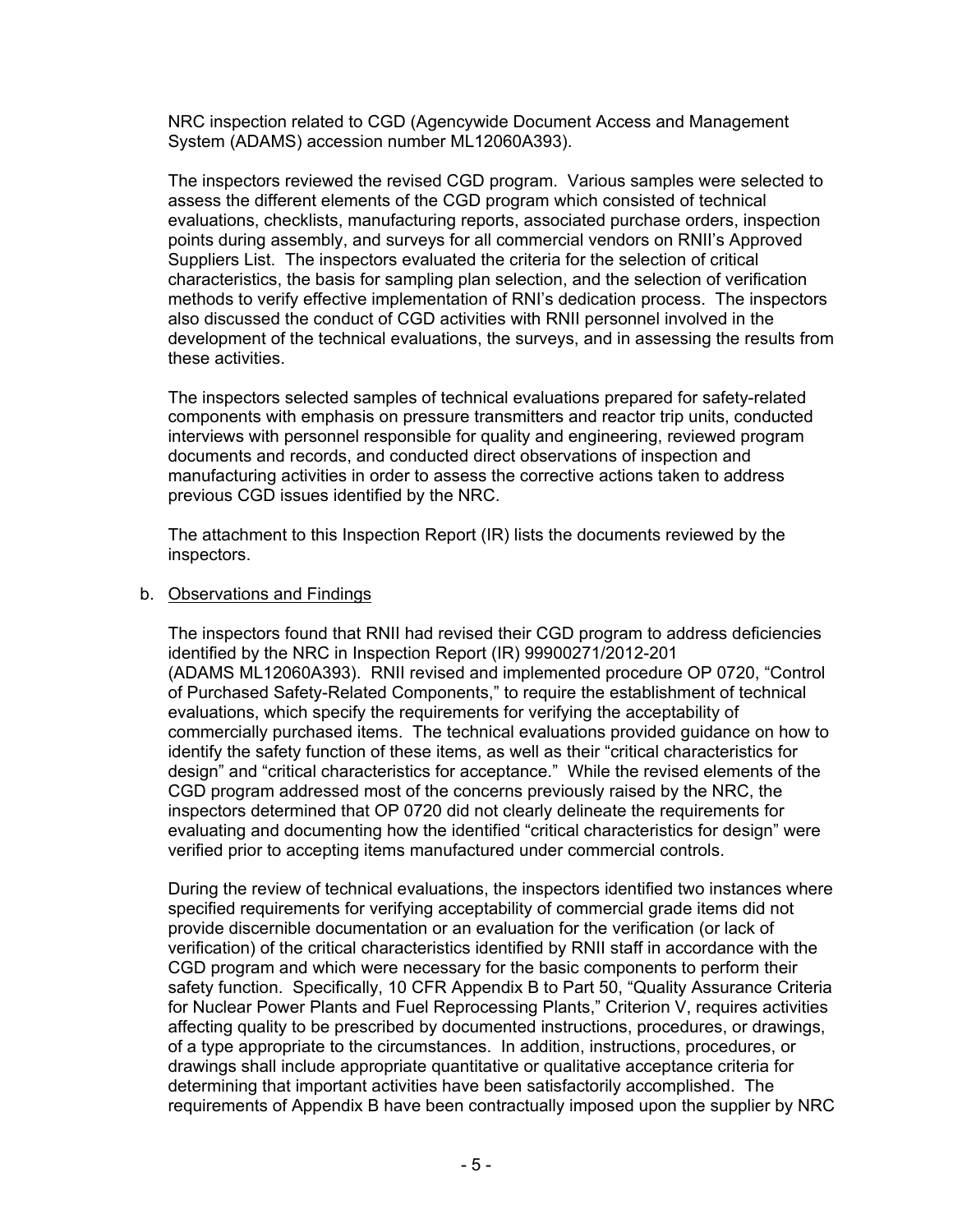licensees. For example, the supplier has shipped numerous model series 1150 transmitters purchased for use in safety-related applications at the Watts Bar nuclear plant.

As described in the following examples, as of November 22, 2013, the implementation of procedure OP 0720 has not assured that critical characteristics as defined by 10 CFR 21.3 will be verified for items manufactured under commercial controls:

- TE-Common-01-01, "Technical Evaluation of 3150 and 1150 Series Mounting Fasteners," including supporting drawing N53315, did not provide requirements or acceptance criteria to verify critical characteristics of material elongation, yield strength, or tensile strength.
- TE-315x-03-01, "Technical Evaluation of 3150 Series Pressure Retaining Flanges," did not provide requirements to verify critical characteristics of tensile strength or yield strength, and did not provide criteria to determine acceptability of critical characteristics of casting quality, hardness, or material.

The identified failures to require verifications of critical characteristics were more than minor because they did not represent an isolated issue and have the potential to result in failures to provide reasonable assurance that the host structures, systems, and components affected by the dedicated basic components would perform their intended safety functions.

As a result of these deficiencies, the NRC inspection team identified Nonconformance 990027/2013-201-01 for a failure to establish appropriate quantitative or qualitative acceptance criteria for determining that important activities have been satisfactorily accomplished.

c. Conclusions

The NRC inspection team determined that RNII has adequately updated its process for control of commercial grade dedications in response to NRC's previously identified issues. However, the inspectors could not fully assess the effectiveness of the technical evaluations that were part of the corrective actions to address Nonconformance 99900271/2012-201-03 because at the time of the inspection RNII had not fully implemented them for all the commercially procured components (i.e. printed circuit board technical evaluations were drafted but not approved for use). For the limited samples that were reviewed no issues of significance were identified.

Nonconformance 990027/2013-201-01 was identified as an example of not establishing adequate procedural guidance to accomplish the verification of commercially manufactured items consistent with the regulatory requirements of Criterion V of Appendix B to 10 CFR Part 50.

## **3. Manufacturing Hazards**

## a. Inspection Scope

The NRC inspectors reviewed the corrective actions taken by RNII in response to nonconformance 99900271/2012-201-04. The vendor has implemented programmatic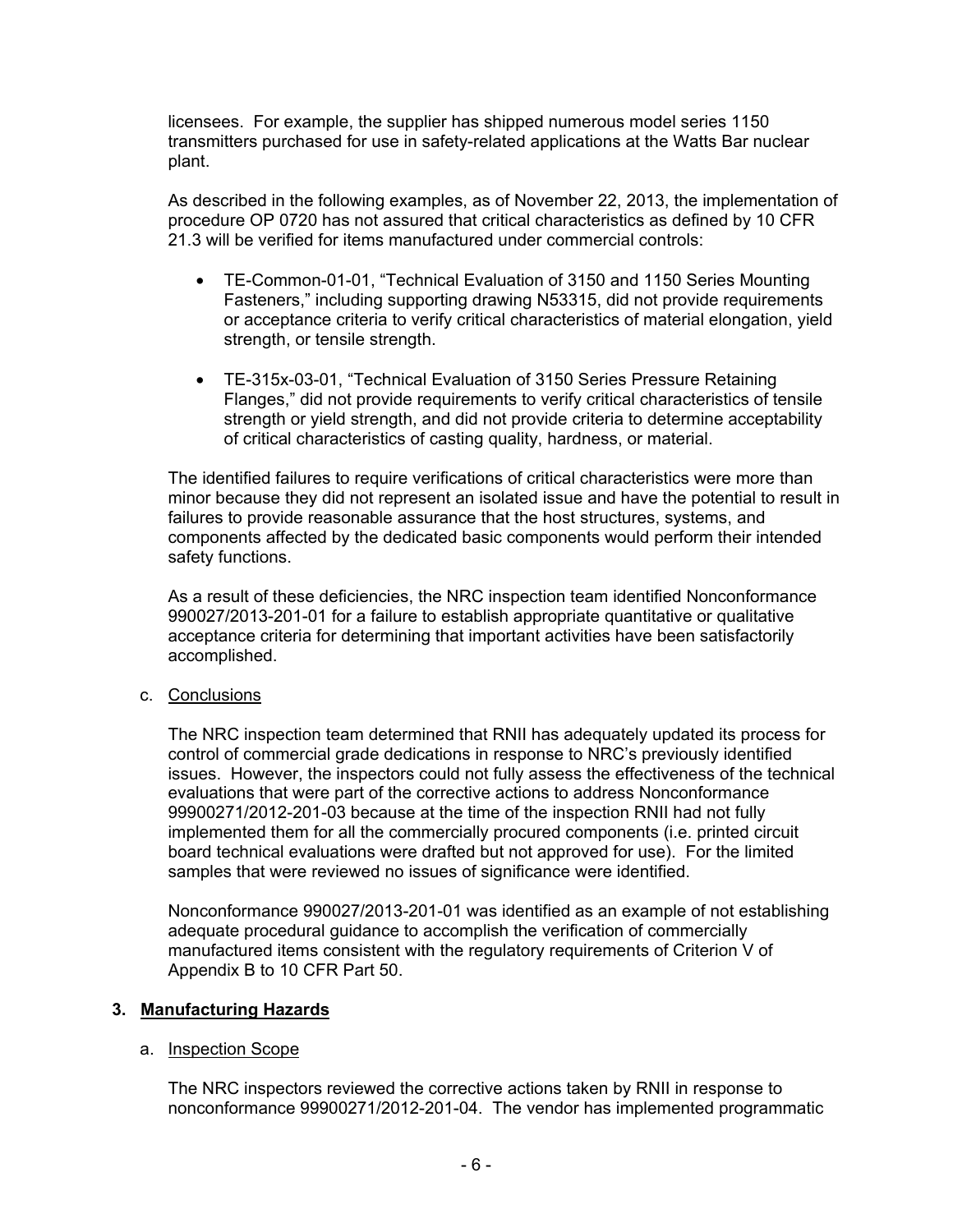changes requiring an engineering evaluation of all substances used in the production area. The inspectors reviewed the documentation for all evaluations performed since the program inception. The inspectors also verified, through multiple walkthroughs of the nuclear production area, that no potentially hazardous substances were present.

The attachment to this inspection report lists the documents reviewed by the inspectors.

#### b. Observations and Findings

No findings of significance were identified.

### c. Conclusions

The NRC inspectors concluded that RNII has implemented procedures for control of substances in the production area that satisfy the regulatory requirements set forth in Criterion XIII, "Handling, Storage and Shipping" of Appendix B to 10 CFR Part 50. No findings of significance were identified.

## **4. Records Access Control**

### a. Inspection Scope

The inspectors reviewed the implementation of RNII's follow-up actions in response to the electronic records access control deficiency associated with NRC NON 99900271/2012-201-03. The inspectors reviewed the associated RNII CAPA reports and the resulting commitments to implement specific corrective actions. The inspectors reviewed procedural changes and training plans that RNII has established as a barrier to prevent recurrence. The inspectors also observed a demonstration of access controls for a sample of quality, procurement and design records stored in multiple network databases.

The attachment to this inspection report lists the documents reviewed by the inspectors.

#### b. Observations and Findings

No findings of significance were identified.

c. Conclusions

Based on the samples reviewed, the inspectors determined that RNII's corrective actions in response to the records access portion of NON 99900271/2012-201-03 and implementation of RNII's electronic records access control program were adequate and the related portion of the finding is closed. No findings of significance were identified.

## **5. Test Software Control**

#### a. Inspection Scope

The inspectors reviewed the implementation of RNII's follow-up actions in response to the test software control deficiency associated with NRC NON 99900271/2012-201-03.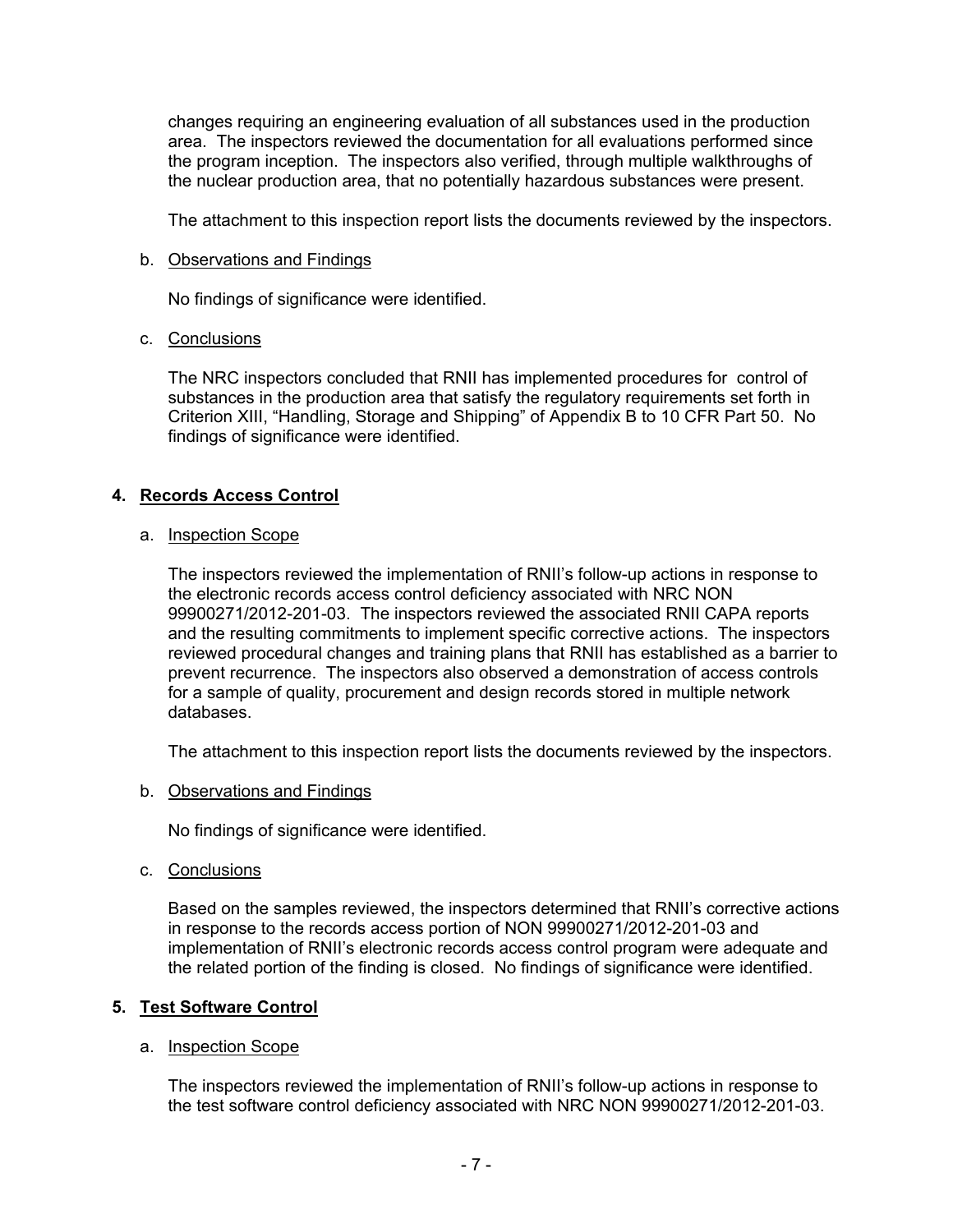The inspectors reviewed the associated RNII CAPA reports and the resulting commitments to implement specific corrective actions. The inspectors reviewed procedural changes and training plans that RNII has established as a barrier to prevent recurrence. The inspectors also reviewed a sample of production software documentation related to the 3150 series of pressure transmitters to verify implementation of programmatic changes for control of software. Specifically, the inspectors assessed the software change request process, software documentation review and approvals, traceability of software requirements, and validation of production software.

The attachment to this inspection report lists the documents reviewed by the inspectors.

### b. Observations and Findings

No findings of significance were identified.

### c. Conclusions

Based on the samples reviewed, the inspectors determined that RNII's corrective actions in response to the software portion of NON 99900271/2012-201-03 and implementation of RNII's new production software controls were adequate and the related portion of the finding is closed. No findings of significance were identified.

### **6. Exit Meeting Summary**

On November 22, 2013, the inspectors presented the inspection results during an exit meeting with Mr. Bumgarner and other RNII personnel. On December 18, 2013 the inspectors re-exited on a conference call with Mr. Bumgarner and other RNII personnel.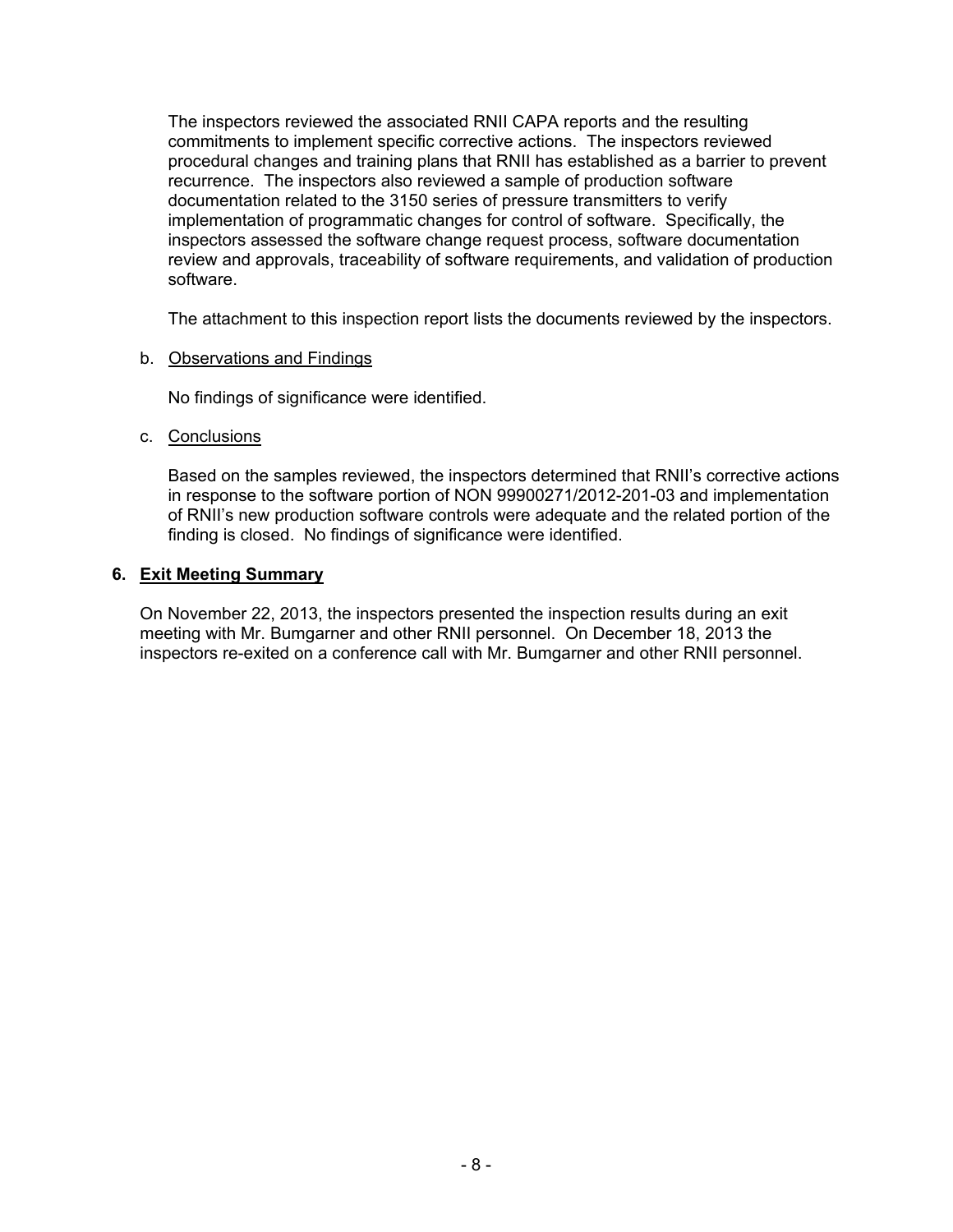# **ATTACHMENT**

# **1. ENTRANCE/EXIT MEETING ATTENDEES AND KEY POINTS OF CONTACT:**

| <b>Name</b>      | <b>Title</b>                                        | <b>Affiliation</b> | <b>Entrance</b> | <b>Exit</b> | Interviewed |
|------------------|-----------------------------------------------------|--------------------|-----------------|-------------|-------------|
| M. Bumgarner     | <b>Vice President and</b><br><b>General Manager</b> | RNII               | X               | X           |             |
| J. Chivers       | Director of Engineering                             | RNII               | X               | X           | X           |
| D. Flatten       | <b>Quality Engineer</b>                             | <b>RNII</b>        | X               | X           | X           |
| D. Grey          | Mechanical Inspector                                | RNII               |                 |             | X           |
| S. Guttsen       | Mechanical Inspector                                | RNII               |                 |             | X           |
| G. Hanson        | <b>Value Chain Director</b>                         | RNII               | X               | X           |             |
| C. Hunt          | Senior Design Engineer                              | <b>RNII</b>        |                 | X           |             |
| E. Irmiter       | Manufacturing<br><b>Engineering Manager</b>         | <b>RNII</b>        | X               | X           | X           |
| D. Jorissen      | Receiving Inspector                                 | <b>RNII</b>        |                 |             | X           |
| T. Kaluzniak     | <b>Customer Care</b><br>Manager                     | <b>RNII</b>        | X               | X           |             |
| B. Kocher        | <b>Principle Application</b><br>Engineer            | <b>RNII</b>        |                 | X           |             |
| A. Larson        | <b>Supplier Quality</b><br>Engineer                 | RNII               | X               | X           | X           |
| M. Mai           | <b>Instrument Builder 2</b>                         | <b>RNII</b>        |                 |             | X           |
| M. McDonald      | <b>Operations Manager</b>                           | RNII               | X               | X           |             |
| <b>B.</b> Miller | Software Project<br>Manager                         | RNII               |                 |             | X           |
| D. Pham          | <b>Quality Manager</b>                              | <b>RNII</b>        | X               | X           | X           |
| M. Schaepkens    | <b>Supplier Quality</b><br>Engineer                 | <b>RNII</b>        | X               | X           | X           |
| R. Schmit        | Senior Technical<br><b>Support Specialist</b>       | <b>RNII</b>        |                 |             | X           |
| N. Shukei        | <b>Senior Quality Engineer</b>                      | RNII               | X               | X           | X           |
| <b>B.</b> Sofer  | <b>Electrical Design</b><br>Engineering             | RNII               |                 | X           |             |
| C. St. George    | <b>Materials Manager</b>                            | RNII               | X               | X           |             |
| S. Stephenson    | Corporate Counsel                                   | RNII               | X               | X           |             |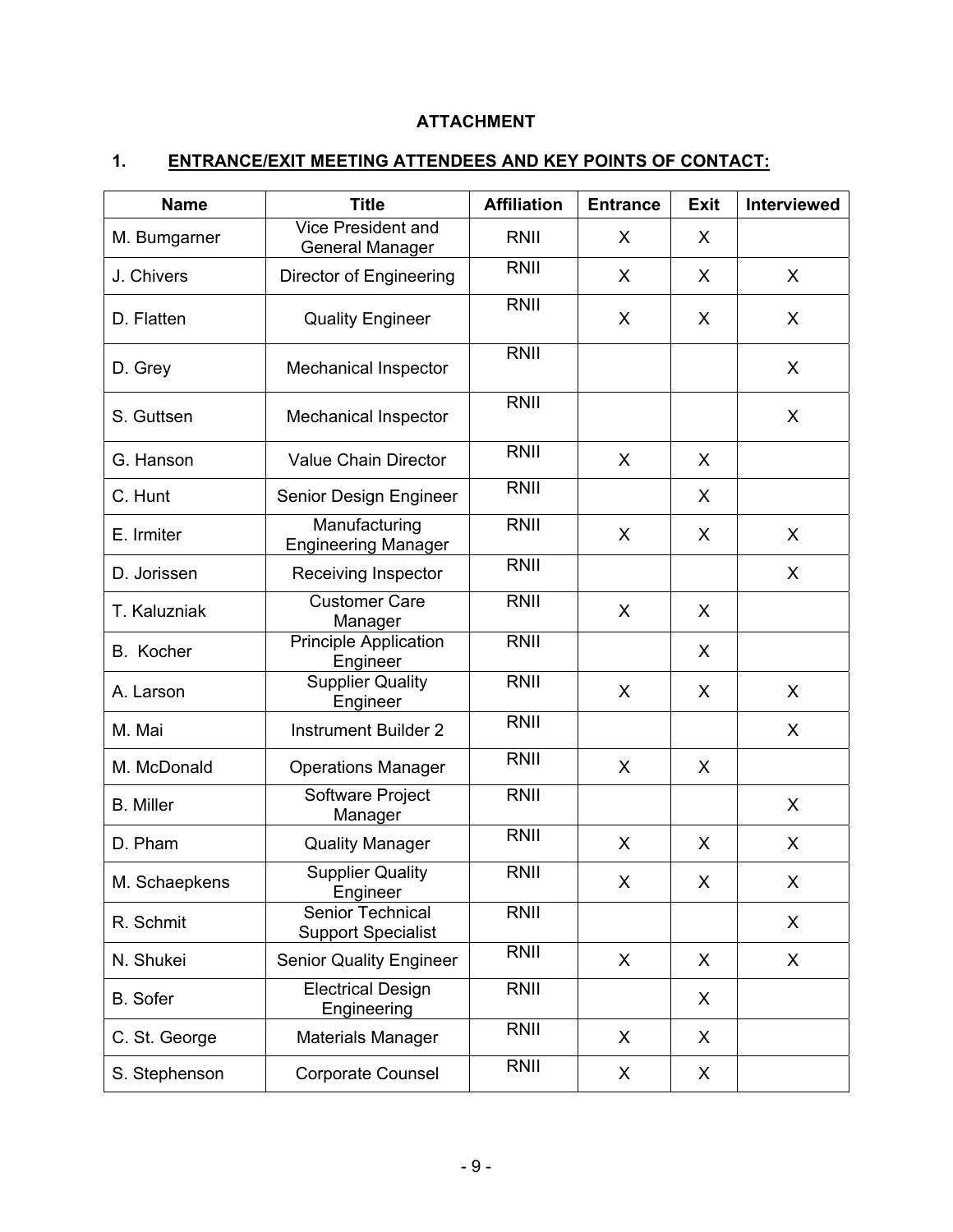| <b>Name</b>  | <b>Title</b>                     | <b>Affiliation</b> | <b>Entrance</b> | <b>Exit</b> | <b>Interviewed</b> |
|--------------|----------------------------------|--------------------|-----------------|-------------|--------------------|
| G. Lipscomb  | <b>Inspection Team Leader</b>    | <b>NRC</b>         | Χ               | X           |                    |
| J. Jimenez   | <b>Inspection Team</b><br>Member | <b>NRC</b>         | X               | X           |                    |
| C. Jones     | <b>Inspection Team</b><br>Member | <b>NRC</b>         | X               | X           |                    |
| L. Micewski  | <b>Inspection Team</b><br>Member | <b>NRC</b>         | X               | X           |                    |
| Hyo Jun Kim  | Observer                         | <b>KINS</b>        | X               |             |                    |
| Yeong Jin Yu | Observer                         | <b>KINS</b>        | Х               |             |                    |

## **2. INSPECTION PROCEDURES USED:**

IP 43002, "Routine Inspections of Nuclear Vendors"

IP 43004, "Inspection of Commercial-Grade Dedication Programs"

IP 36100, "Inspection of 10 CFR Part 21 and Programs for Reporting Defects and Noncompliance"

### **3. ITEMS OPENED, CLOSED, AND DISCUSSED:**

| Item Number                                                                         | <b>Status</b>    | <u>Type</u> | <b>Description</b>     |
|-------------------------------------------------------------------------------------|------------------|-------------|------------------------|
|                                                                                     |                  |             |                        |
| 99900271/2012-201-01                                                                | Closed           | <b>NOV</b>  | 10 CFR 21.21(a)        |
| 99900271/2012-201-02                                                                | Closed           | <b>NOV</b>  | 10 CFR 21.21(a)        |
| 99900271/2012-201-03                                                                | <b>Discussed</b> | <b>NON</b>  | App. B, Criterion III  |
| (remains open due to incomplete corrective actions for commercial grade dedication) |                  |             |                        |
| 99900271/2012-201-04                                                                | Closed           | <b>NON</b>  | App. B, Criterion XIII |
| 99900271/2013-201-01                                                                | Opened           | <b>NON</b>  | App. B, Criterion V    |

## **4. INSPECTIONS, TESTS, ANALYSES, AND ACCEPTANCE CRITERIA:**

The U.S. Nuclear Regulatory Commission (NRC) inspection team did not identify any inspections, tests, analyses, and acceptance criteria (ITAAC) related to components being fabricated, manufactured, and tested at Rosemount at the time of the inspection.

### **5. DOCUMENTS REVIEWED:**

#### RNII Procedures

OP 0210, "Quality Management System," Revision AD, dated March 11, 2013

OP 0340, "Engineering Change Orders," Revision AJ, dated April 12, 2013

OP 0720, "Control of Purchased Safety-Related Components," Revision AM, dated September 23, 2013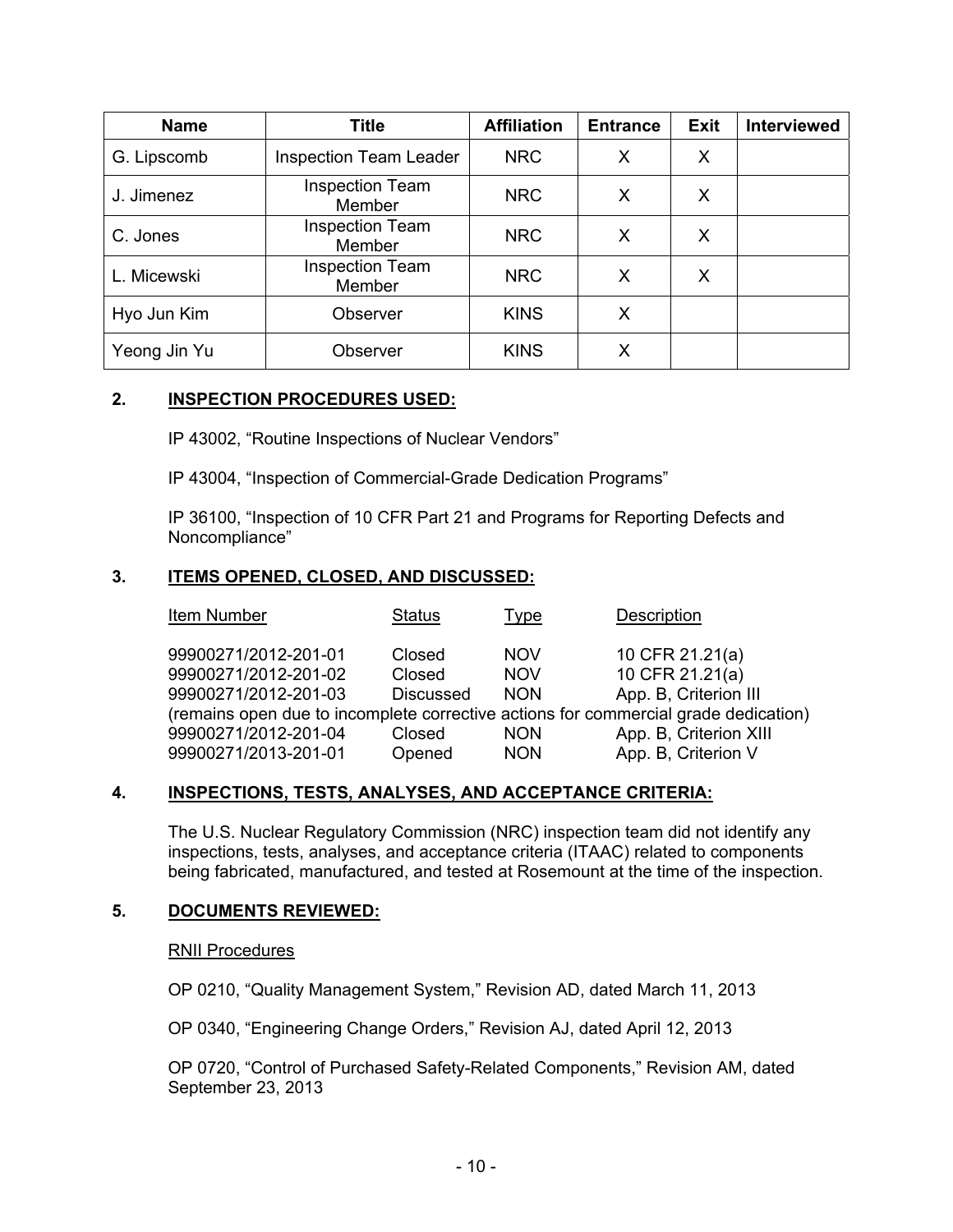OP 0730, "Receiving Inspection," Revision AF, dated January 25, 2012

OP 0740, "Service Agreements," Revision AG, dated July 25, 2013

OP 0910, "Special Processes," Revision AJ, dated September 20, 2013

OPS-0910-1, "Special Process Plans," Revision AP, dated September 20, 2013

OP 1120, "Production Software Controls," Revision AA, dated July 9, 2003

OP 1120, "Production Software Controls," Revision AJ, dated February 7, 2013

OP 1310, "Material Handling, Storage, and Shipping," Revision AG, dated January 18, 2013

OP 1510, "Nonconforming Material Control," Revision AH, dated August 26, 2013

OP 1610, "Corrective Action," Revision AG, dated August 8, 2013

OP 1620, "Implementation of 10CFR Part 21," Revision AH, dated May 4, 2012

DES-0720-F1, Technical Evaluation form

DES-1120-1, "Production Software Verification and Validation," Revision AA, dated October 23, 2012

QA-1010-1, "Sampling Plans," Revision AD, dated August 19, 2013

QA-0740-01, "Inter-Company Purchase Agreement (ICPA): Metrology," Revision AE, dated September 26, 2012

QA-0740-02, "ICPA: Welding," Revision AF, dated January 9, 2012

QA-0740-03, "ICPA: Remote Seal Fill," Revision AF, dated January 15, 2012

Procedure 03154-3307, "HP Aging and Air Entrapment Testing for 3152, 3153, and 3154 lower modules," Revision AA, dated February 27, 2012

Procedure 03154-3308, "Delta Ultrasonic Isolator Height Check," Revision AJ, dated February 27, 2012

RNII Nonconformance Reports and Corrective Actions

CAPA000063, "710 Tepro Resistor Reliability," dated April 4, 2011

NC000675, "During the NRC inspection, a follow-up action from a Special Part 21 meeting was incomplete," dated February 2, 2012

NC000677, "Clarification to Software Test Requirements in OP 1120," dated February 2, 2012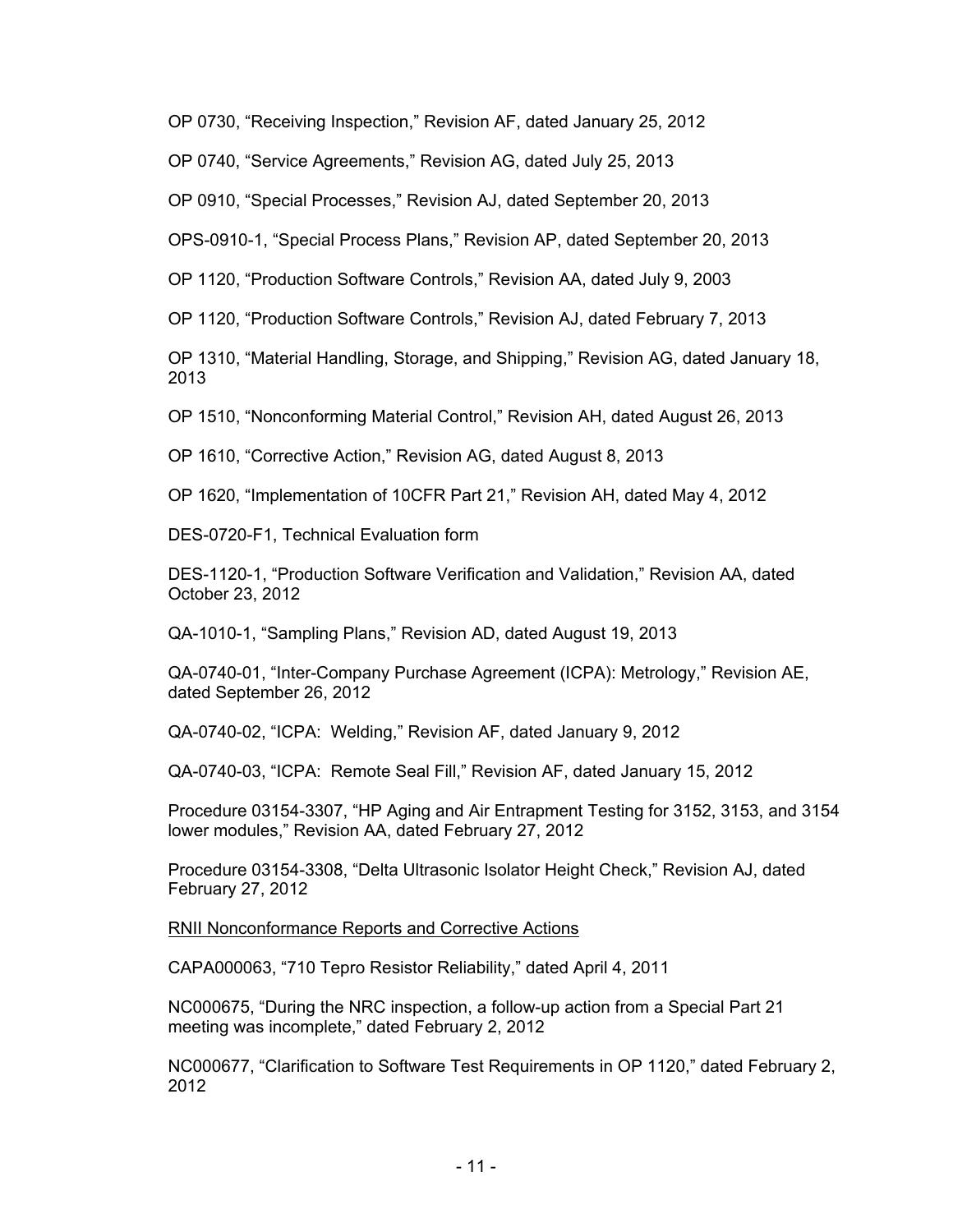NC000682, "Improve the controls of the 115X Amplifier FCT software," dated February 2, 2012

NC000684, "During the NRC Inspection, more robust controls of files such as the NSL and PCL were suggested," dated February 2, 2012

QAP-3-002, "Computer Software Quality Assurance Procedure," Revision 4, August 24, 2012

NC000681, "Misalignment of the definition of discovery in 10CFRPt21 and OP-1620," dated February 2, 2012

NC000678, "Procedural link between 10 CFR Part 21 program and CAPA system," dated February 2, 2012

NC000679, "During the NRC inspection, it was identified that there was a lack of justification for the use of Clorox wipes in production," dated February 2, 2012

NC001159, "Reworked 710 Master Trip Units & RTD Assemblies are missing epoxy under certain resistors," dated July 27, 2012

ACTION001714, "Review impact of the missing epoxy to the 710 seismic qualification," dated July 27, 2013

CAPA001193, "Potentiometer Failures," dated March 21, 2013

CAPA001358, "Internal Audit Findings related to Qual Report retrieval," dated July 19, 2013

CAPA001493, "Nortech has been using a different wire type than what is specified by RNII drawing N70007," dated October 23, 2013

ACTION002877, "Additional controls to prevent deletion of PCL and NSL files will be reviewed," dated November 20, 2013

CAPA001525, "Review alignment of NRC and EPRI Critical Characteristics definitions in OP 0720 & DES-0720-01," dated November 20, 2013

CAPA001525, "Review Alignment of NRC and EPRI Definitions for Critical Characteristics," dated November 20, 2013

#### **Drawings**

Drawing No. 01153-3335, "Inspection Welded Flange Assembly," Revision AK, dated June 13, 2013

Drawing No. 03154-0099, "Model 3150 Series CCA Functional Test Specification," Revision AE, dated April 18, 2013

Drawing No. 03154-0099, "Model 3150 Series CCA Functional Test Specification," Revision AB, dated December 21, 2004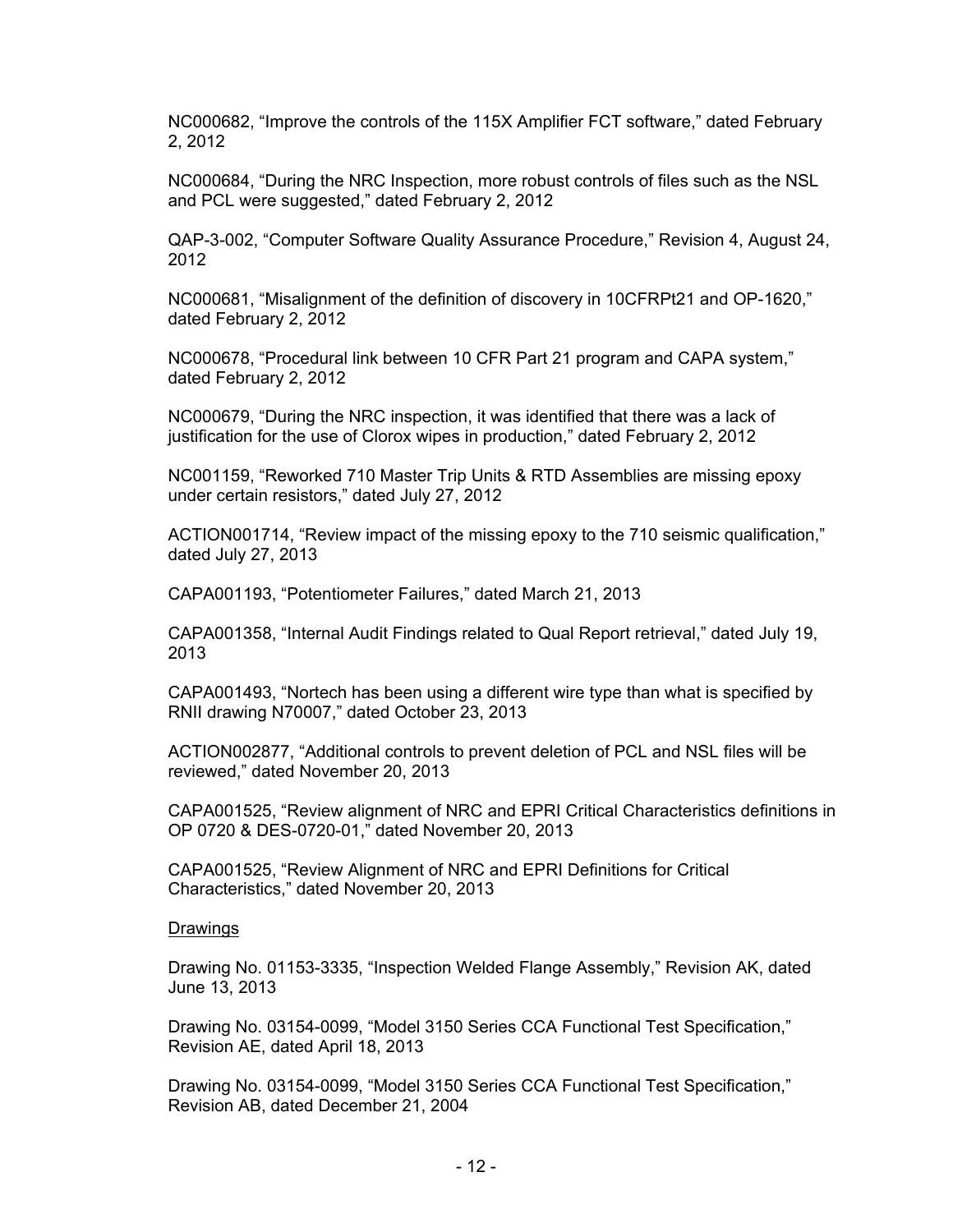### Procurement Documents

Constellation Purchase Order No. 7734682, Revision 0, dated September 24, 2013

Florida Power & Light Purchase Order No. 02300717, Revision 50, dated October 29, 2013

Dominion Purchase Order No. 4500106248, dated November 20, 2013

PO 392703-1, "Clean/repair of Pressure Transmitters"

### Technical Evaluations

TE-Common-01-01, "Technical Evaluation of 3150 and 1150 Series Mounting Fasteners," Revision AA, dated July 29, 2013

TE-115X-07-02, "Technical Evaluations of 1150 series cover," Revision AB, dated September 9, 2013

TE-3051-10-01, "Technical Evaluation of 3051N Pressure Transmitter," Revision AA, dated July 11, 2013

TE-315x-03-01, "Technical Evaluation of 3150 Series Pressure Retaining Flanges," Revision AA, dated July 11, 2013

TE-315X-04-06, "315x-series Lower module," Revision AB, dated November 11, 2013

#### Software Documents

Change Request Log for 601TT4000 Software, database query updated November 15, 2013

Summary of RNII Production Software, dated November 15, 2013

SW-TempCo-SRD, "System Requirements Document for TempCo Software," Revision AB, dated October 28, 2013

Requirements Test Matrix for TempCo Software, dated November 8, 2013

Verification Test Plan and Validation Test Results – TempCo Software, Revision 4.04.03, dated November 6, 2013

Software Validation Plan and Approval – Line Pressure Calibration, dated June 13, 2011

"System Requirements Document for 3150 Series Amplifier Functional Test," Revision AC, dated May 13, 2013

Verification Test Plan and Validation Test Results – 3150 Series CCA Functional Test Software, Revision 01.04.00, dated October 29, 2012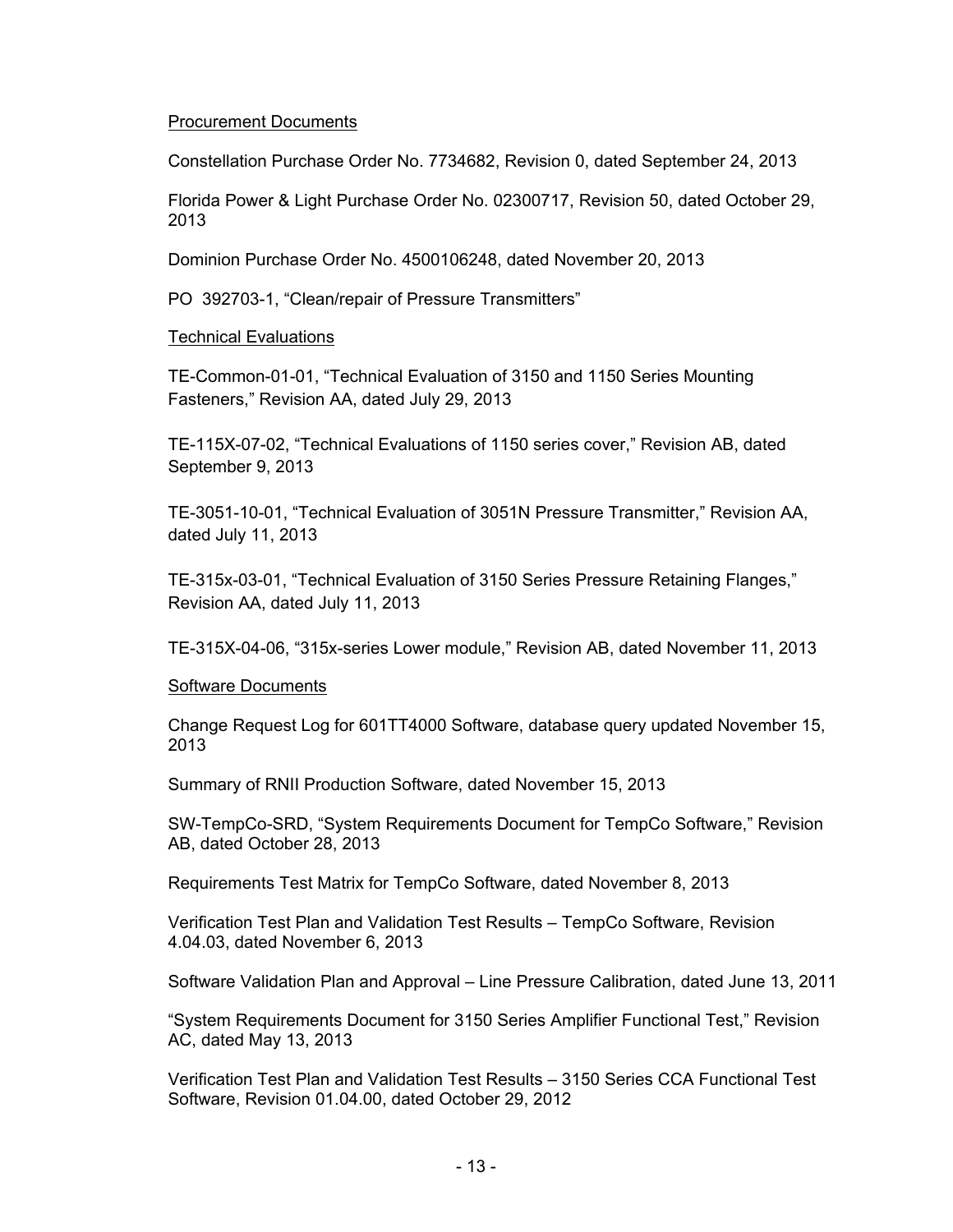Verification Test Plan and Validation Test Results – 3150 Series Functional Test, Revision 1.06.00, dated September 24, 2013

Requirements Test Matrix for 3150 Series CCA Functional Test, Revision AC, dated November 1, 2013

Requirements Test Matrix for 3150 Series CCA Functional Test, Revision AD, dated December 5, 2013

"System Requirements Document for 611 MPxxxx/3150 MPT Station," Revision AA, dated July 17, 2013

Requirements Test Matrix for 3150 MPT, dated September 12, 2013

Verification Test Plan and Validation Test Results – 3150 Module Performance Test, Revision 1.09.0, dated September 6, 2013

Software Validation Plan and Approval (includes supporting data) – 611AT100, dated January 7, 2005

Supplemental Engineering Test Results – 611AT1030, Revision B, dated February 28, 2013

#### Miscellaneous Documents

D9000115, "RNII Quality Manual," Revision AB, dated January 1, 2011

Form OP-1310-F1, "Nuclear Production Chemical Review Form," Revision AB, dated October 1, 2012

CAR No. 12N-54, dated December 31, 2012

CAR No. 13N-03, dated March 4, 2013

Log book of Rosemount Nuclear Production Chemical Review Forms, dated May 10, 2012 to present

Form QA-1620-1, "Additional Part 21 Notifications," Revision AC, dated June 3, 2010

Form QA-1620-2, "10CFR Part 21 Notification Checklist," Revision AF, dated April 24, 2013

RNII Potential Deviation or Failure to Comply Issue Log, updated November 15, 2013

TE-Common-03-03, "Technical Evaluation of 3150 and 1150 Series Valve Stems," Revision AA, dated August 29, 2013

SCA-2456, Supplier Corrective Action Form between RNII and Alpha Precision Turning and Engineering concerning Nonconformance of Part # 01153-0277-0001, dated November 12, 2012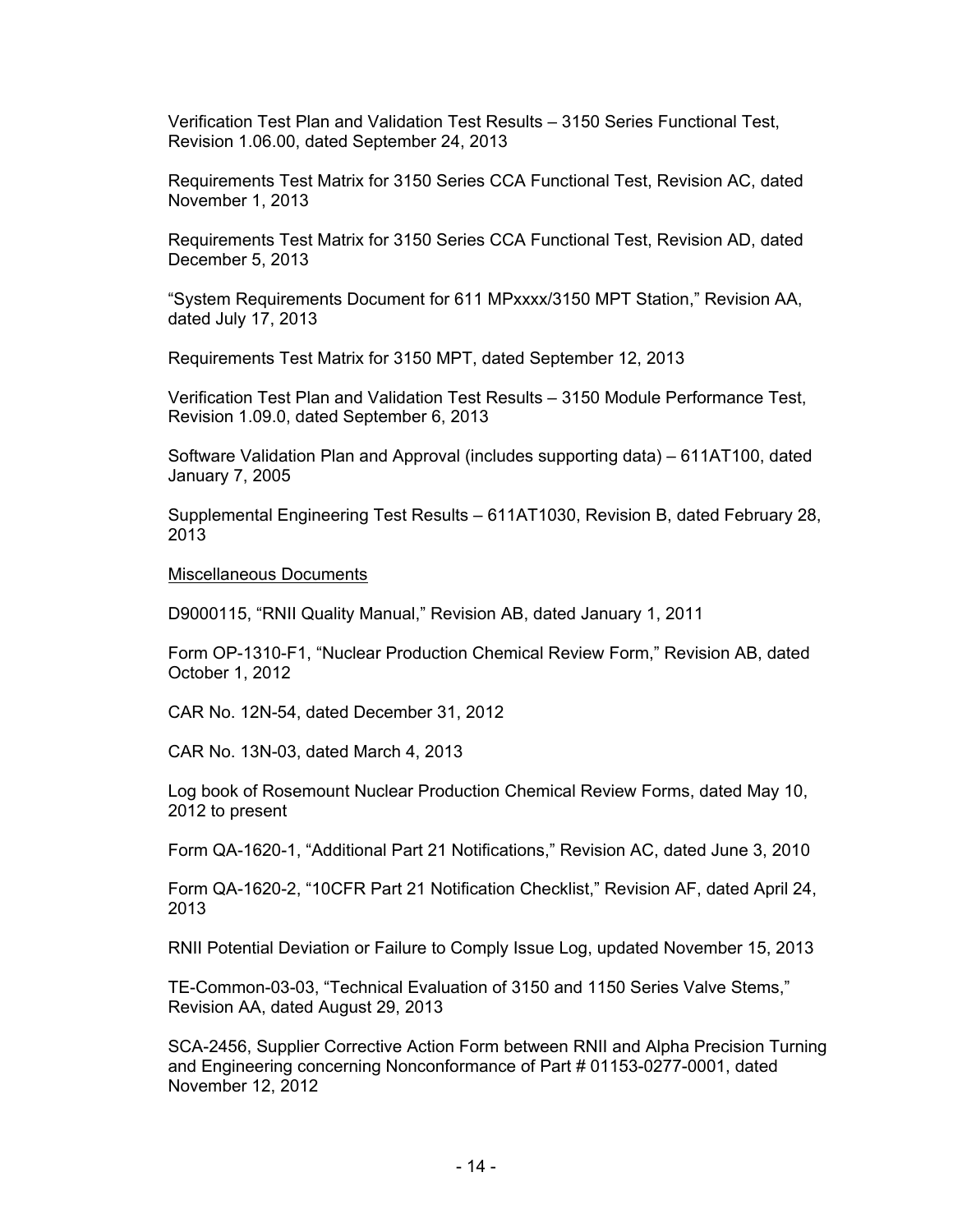Lab Analysis Report #13-0284 from The Specialty Lab, Inc. to RNII for BI Technologies potentiometer failure, dated June 24, 2013

FA #1200070455, Returned Material Authorization, dated July 27, 2012

Pham, D., Rosemount Nuclear Instruments, Inc., May 26, 2011*, Part 21 Review Committee Meeting minutes*, as amended on February 3, 2012

Pham, D., Rosemount Nuclear Instruments, Inc., January 6, 2012*, Part 21 Review Committee FY 12 Q1 Meeting minutes* 

Pham, D., Rosemount Nuclear Instruments, Inc., January 11, 2012*, Part 21 Review Committee Special Meeting minutes* 

Pham, D., Rosemount Nuclear Instruments, Inc., January 24, 2012*, Part 21 Review Committee Special Meeting minutes* 

Pham, D., Rosemount Nuclear Instruments, Inc., February 14, 2012*, Part 21 Review Committee Special Meeting minutes* 

Pham, D., Rosemount Nuclear Instruments, Inc., March 21, 2012*, Part 21 Review Committee Special Meeting minutes* 

Pham, D., Rosemount Nuclear Instruments, Inc., April 23, 2012*, Part 21 Review Committee Special Meeting minutes* 

Pham, D., Rosemount Nuclear Instruments, Inc., June 7, 2012*, Part 21 Review Committee Special Meeting minutes* 

Pham, D., Rosemount Nuclear Instruments, Inc., October 12, 2012*, Part 21 Review Committee FY 12 Q3\_Q4 Meeting minutes* 

Pham, D., Rosemount Nuclear Instruments, Inc., November 29, 2012*, Part 21 Review Committee Special Meeting minutes* Pham, D., Rosemount Nuclear Instruments, Inc., January 11, 2013*, Part 21 Review Committee FY13 Q1 Meeting minutes* 

Pham, D., Rosemount Nuclear Instruments, Inc., April 8, 2013*, Part 21 Review Committee FY13 Q2 Meeting minutes* 

Pham, D., Rosemount Nuclear Instruments, Inc., May 2, 2013*, Part 21 Review Committee Special Meeting minutes* Pham, D., Rosemount Nuclear Instruments, Inc., July 22, 2013*, Part 21 Review Committee FY13 Q3 Meeting minutes* 

Pham, D., Rosemount Nuclear Instruments, Inc., September 6, 2013*, Part 21 Review Committee Special Meeting minutes*

Pham, D., Rosemount Nuclear Instruments, Inc., October 11, 2013*, Part 21 Review Committee Special Meeting – Nortech Wire minutes*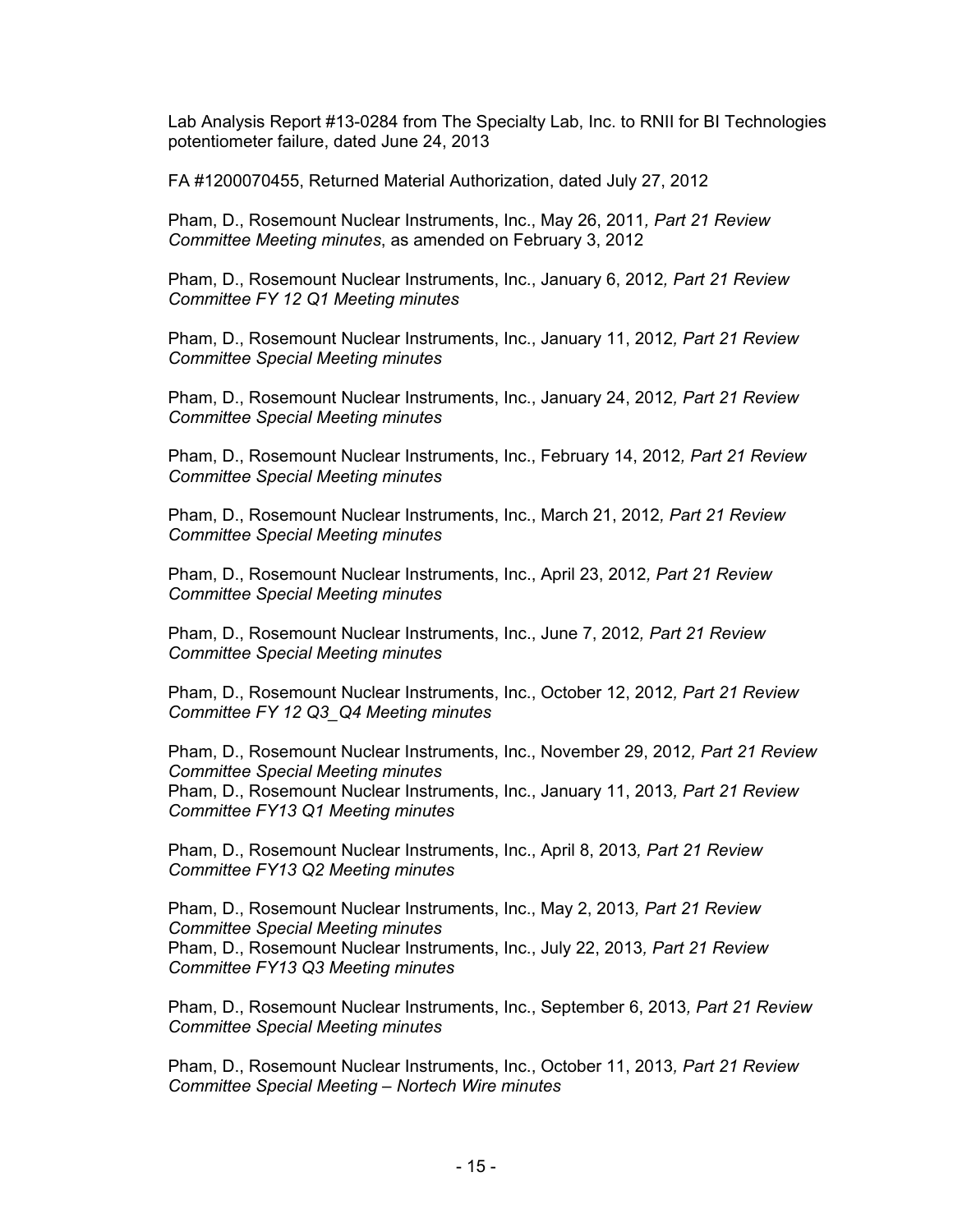Pham, D., Rosemount Nuclear Instruments, Inc., November 1, 2013*, Part 21 Review Committee FY13 Q4 Meeting minutes* 

Bumgarner, Marc D., Vice President & General Manager, Rosemount Nuclear Instruments, Inc., "Reply to NRC Inspection Report NO. 99900271/2012-201 Notice of Violation and Notice." Letter to United States Nuclear Regulatory Commission, dated 11 May 2012

OPS-0910-1, "Fitting to Flange Weld Specification," for Employee # 30942, dated September 17, 2004

TE-Common-01-01, "Technical Evaluation of 3150 and 1150 Series Mounting Fasteners," Revision AA, dated July 29, 2013

TE-3051-10-01, "Technical Evaluation of 3051N Pressure Transmitter," Revision AA, dated July 11, 2013

TE-315x-03-01, "Technical Evaluation of 3150 Series Pressure Retaining Flanges," Revision AA, dated July 11, 2013,

Report D2000055, "3051 Commercial grade Dedication Report," Revision AG, dated January 22, 2013

Drawing N53315, "Bolt, Special; Alloy Steel. Dash no. 003, Revision AF, dated June 29, 2013

Report D2000055, "3051 Commercial grade Dedication Report," Revision AG, dated January 22, 2013

Departmental Procedure (DP) QA 0740-5 "Inter-company Purchase Agreements," Revision AH, dated June 25, 2013

Design Study Summary (DS)-RNII-2012-040, "Assessment of Commercial Grade Dedication of 1150 series Sensor Fill Fluid," dated August 12, 2012

Engineer Change Order (ECO) RNII050876, "Creation of Flange Assemblies with welded ¼" Swagelok Fittings"

#### **6. ACRONYMS USED:**

| Agencywide Documents Access and Management System            |
|--------------------------------------------------------------|
| <b>Approved Supplier List</b>                                |
| commercial grade dedication                                  |
| <b>Code of Federal Regulations</b>                           |
| Division of Construction Inspection and Operational Programs |
| <b>Electrical Vendor Inspection Branch</b>                   |
| inspection procedure                                         |
| inspections, tests, analyses, and acceptance criteria        |
| Korea Institute of Nuclear Safety                            |
|                                                              |